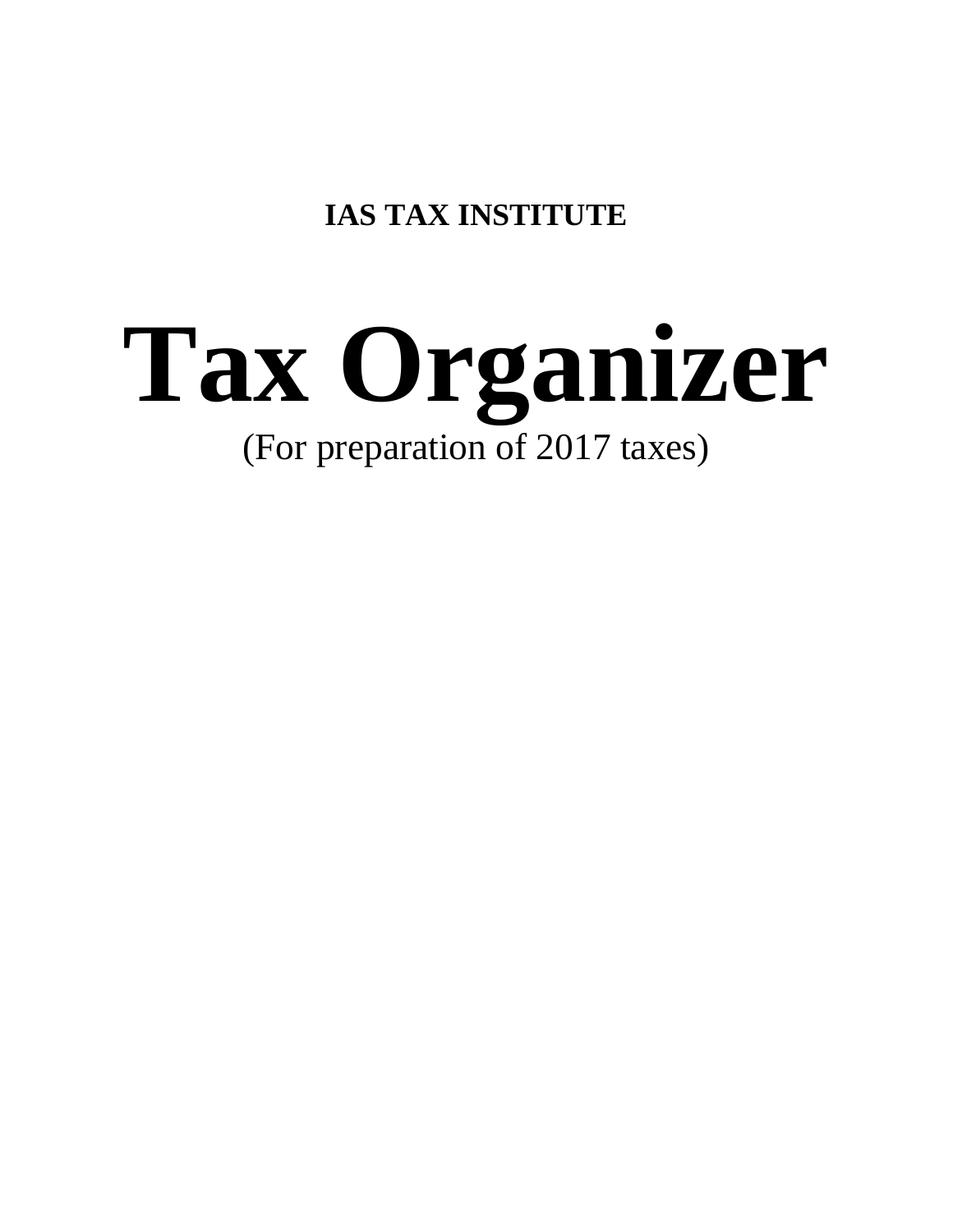### **IAS Tax Institute** *Complimentary Tax Organizer*

Complete our Tax Organizer to organize your income tax documentation and information, which will enable you to prepare your tax return accurately utilizing our proven tax-saving strategies.

#### **If you would like the IAS Tax Institute to prepare your taxes, please choose a payment option below and return this Tax Organizer to:**

**IAS Tax Institute PO Box 915109 Longwood, FL 32791**

### **Choose Payment Option:**

Credit Card

Card: ☐ MasterCard ☐ Visa ☐ Discover ☐ American Express

Credit Card Number: \_\_\_\_\_\_\_\_\_\_\_\_\_\_\_\_\_\_\_\_\_\_\_\_\_\_\_\_\_\_\_

Expiration Date:  $\frac{\qquad \qquad}{\qquad \qquad}$ 

| Signature: |  |
|------------|--|
|            |  |
|            |  |

Check

If paying by check, a deposit of \$99 is required. Please make it out to 'IAS Tax Institute'.

### **The Process:**

Your credit card will not be charged until your tax returns have been prepared and completed.

*Tax clients that are active members will receive a \$50 discount from the total preparation fee.*

You will be notified of the final preparation fee and any balance due after your returns are prepared, along with the results of your tax returns. (Tax Preparation Fee Schedule is located on the last page of this booklet.)

Upon payment, we will E-File your return(s) and send you copies of your completed tax return(s) to keep for your records.

### **Our Guarantee:**

If the information you provide is accurate and complete, the IAS Tax Institute will pay any interest and penalties levied by the IRS in the rare event that any errors are made during preparation.

A fully completed Tax Organizer is essential to ensuring an accurate tax return! Call the IAS Tax Institute at 800-654-6023 if you need any help completing this organizer.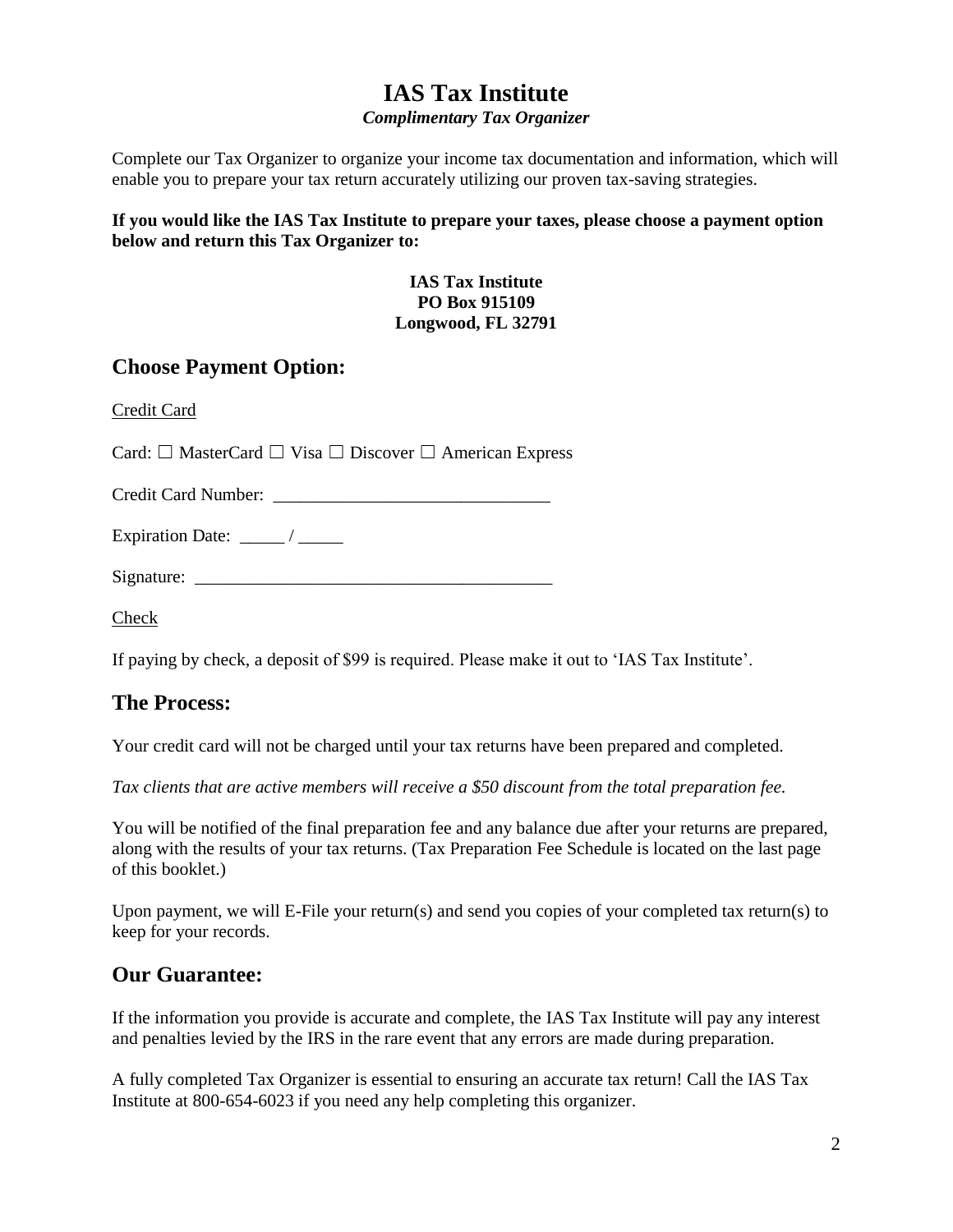### **Quick-Locator for Completing Applicable Tax Sections**

*Not all sections will apply to you. Use this guide to quickly determine which sections apply to you and to quickly locate them.*

| <u>X SECTION 1-A</u>                                 | Healthcare Info-Applicable to ALL, must be completed.                                                                                                                                                                                                                                                                                                                                                                                                                            |
|------------------------------------------------------|----------------------------------------------------------------------------------------------------------------------------------------------------------------------------------------------------------------------------------------------------------------------------------------------------------------------------------------------------------------------------------------------------------------------------------------------------------------------------------|
| <u>SECTION 1-B</u><br>X                              | Personal Info-Applicable to ALL, must be completed.                                                                                                                                                                                                                                                                                                                                                                                                                              |
| <b>SECTION 2</b> ( $p$ 9):                           | <b>Installment Sales/Sales of Business Property</b>                                                                                                                                                                                                                                                                                                                                                                                                                              |
| <b>SECTION 3</b> (p 10):                             | Sales of Stocks/Mutual Funds/Bonds/Real Estate                                                                                                                                                                                                                                                                                                                                                                                                                                   |
| <b>SECTION 4</b> (p 12):                             | "Estimated Tax Payments" to Federal/State for 2017                                                                                                                                                                                                                                                                                                                                                                                                                               |
| <b>SECTION 5</b> (p 13):<br><b>SECTION 6</b> (p 16): | Personal Tax Deductions/Credits:<br>IRAs/SEPs/SIMPLE Plans/ Keoghs<br><b>Moving Expenses</b><br>$\bullet$<br>Self-Employed Health Insurance Premiums<br>$\bullet$<br>Child/Day Care Expenses<br>$\bullet$<br>Alimony<br>$\bullet$<br><b>Itemized Deductions:</b><br><b>Medical Expenses</b><br>Real Estate/State Taxes Paid<br>$\bullet$<br>Mortgage Interest on Main/Secondary Home; Refi Points<br>$\bullet$<br><b>Charity Contributions</b><br>Casualties/Thefts<br>$\bullet$ |
| <b>SECTION 7</b> (p 18):                             | Un-reimbursed <b>EMPLOYEE</b> (job) Expenses                                                                                                                                                                                                                                                                                                                                                                                                                                     |
| <b>SECTION 8</b> (p 21):                             | <b>Miscellaneous Deductions</b>                                                                                                                                                                                                                                                                                                                                                                                                                                                  |
| <b>SECTION 9</b> ( $p$ 22):                          | <b>Small Business Income/Expenses</b>                                                                                                                                                                                                                                                                                                                                                                                                                                            |
|                                                      | <b>SECTION 10</b> (p 27): <b>Rental Property</b> Income/Expenses                                                                                                                                                                                                                                                                                                                                                                                                                 |
|                                                      | <b>SECTION 11</b> (p 28): Farm Income/Expenses                                                                                                                                                                                                                                                                                                                                                                                                                                   |
|                                                      | <b>SECTION 12</b> (p 30): College Tuition/Interest Expenses; Additional Information to                                                                                                                                                                                                                                                                                                                                                                                           |

convey to preparer.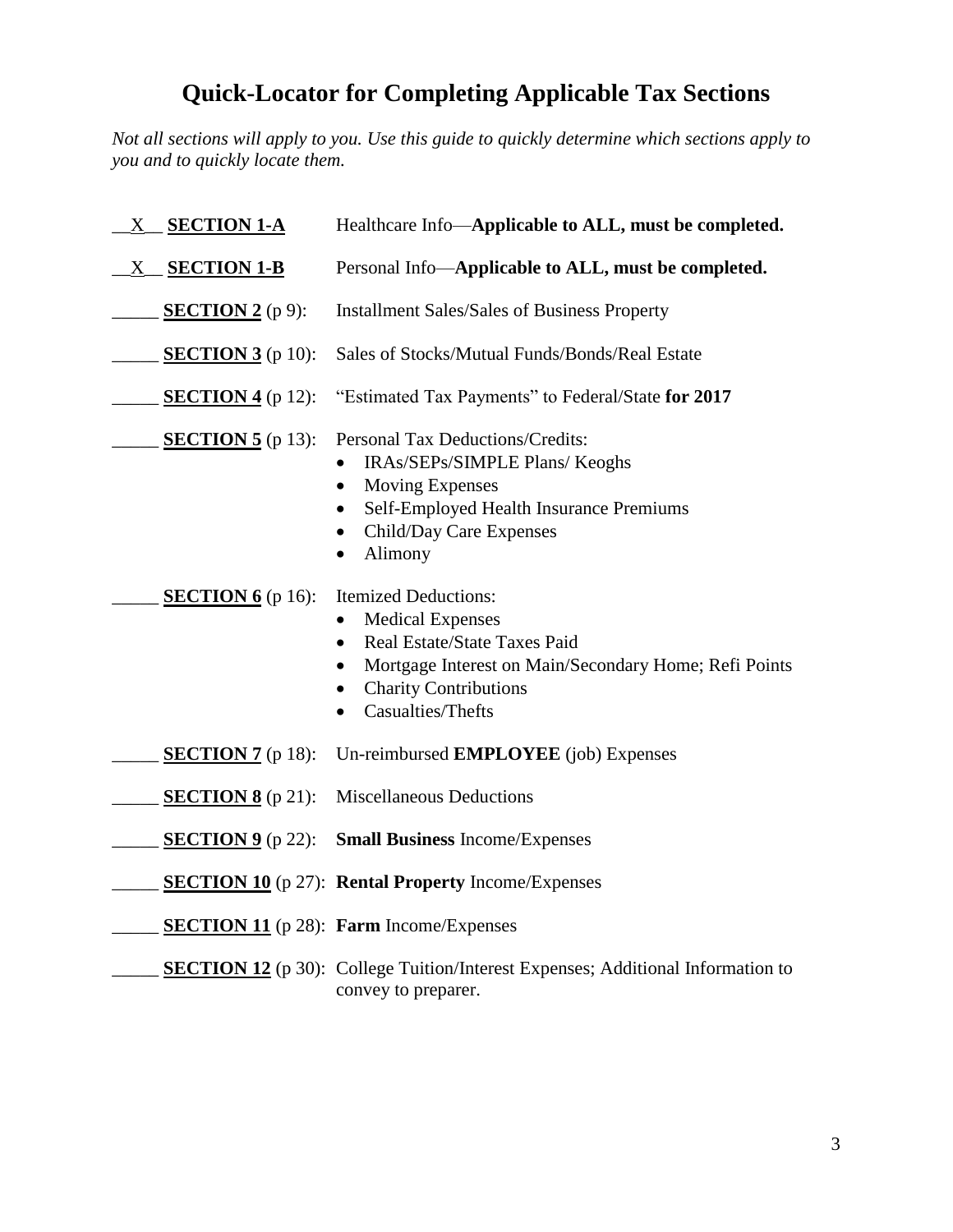### **SECTION 1-A (MUST BE COMPLETED)**

### **Healthcare:**

| Did you have healthcare coverage (health insurance, including Medicare, Medicaid,<br>CHIP, and TRICARE) for you, your spouse, and any dependents for the entire year?<br>If Yes, include all Forms 1095-A, 1095-B, and 1095-C. If you did not receive<br>➤<br>Forms 1095-A, 1095-B, or 1095-C, attach information detailing each month<br>you, your spouse, and your dependents had coverage.<br>If No, there are several exemptions from the mandate requiring health<br>➤<br>insurance coverage. Examples include membership in a healthcare sharing<br>ministry, membership in a federally recognized Indian tribe, incarceration,<br>membership in certain religious sects, and enrollment in certain Medicaid and<br>TRICARE programs that do not provide minimum essential coverage. If any<br>of those provisions apply, provide information regarding the exemption, the<br>individual(s) (taxpayer, spouse, dependents) to which the exemption(s) may<br>apply, and the month(s) for which the exemption(s) apply. | Yes | N٥ |
|-----------------------------------------------------------------------------------------------------------------------------------------------------------------------------------------------------------------------------------------------------------------------------------------------------------------------------------------------------------------------------------------------------------------------------------------------------------------------------------------------------------------------------------------------------------------------------------------------------------------------------------------------------------------------------------------------------------------------------------------------------------------------------------------------------------------------------------------------------------------------------------------------------------------------------------------------------------------------------------------------------------------------------|-----|----|
|-----------------------------------------------------------------------------------------------------------------------------------------------------------------------------------------------------------------------------------------------------------------------------------------------------------------------------------------------------------------------------------------------------------------------------------------------------------------------------------------------------------------------------------------------------------------------------------------------------------------------------------------------------------------------------------------------------------------------------------------------------------------------------------------------------------------------------------------------------------------------------------------------------------------------------------------------------------------------------------------------------------------------------|-----|----|

| Are you claiming the exemption for someone having healthcare coverage purchased in $ (\square) (\square)$<br>the Marketplace and for whom you did not receive Form 1095-A?<br>Yes |
|-----------------------------------------------------------------------------------------------------------------------------------------------------------------------------------|
|-----------------------------------------------------------------------------------------------------------------------------------------------------------------------------------|

| Did you receive Form 1095-A for someone for whom another taxpayer will claim the<br>personal exemption on their tax return? | $(\Box)$<br><b>Yes</b> | <b>No</b> |
|-----------------------------------------------------------------------------------------------------------------------------|------------------------|-----------|
|-----------------------------------------------------------------------------------------------------------------------------|------------------------|-----------|

| Did you apply for an exemption through the Marketplace?<br>$\triangleright$ If Yes, provide the Exemption Certificate Number: | Yes | $(\Box)$<br>No |
|-------------------------------------------------------------------------------------------------------------------------------|-----|----------------|
|                                                                                                                               |     |                |

| Are any of your dependents required to file a tax return?<br>Yes | No |
|------------------------------------------------------------------|----|
|------------------------------------------------------------------|----|

| Was anyone covered on your health insurance policy also covered on another health | $\Box$ | $(\Box)$  |
|-----------------------------------------------------------------------------------|--------|-----------|
| insurance policy for any part of the year?                                        | Yes    | <b>No</b> |
|                                                                                   |        |           |

| Were you eligible for employer-sponsored healthcare coverage? | Yes | (□)<br>No |
|---------------------------------------------------------------|-----|-----------|
|                                                               |     |           |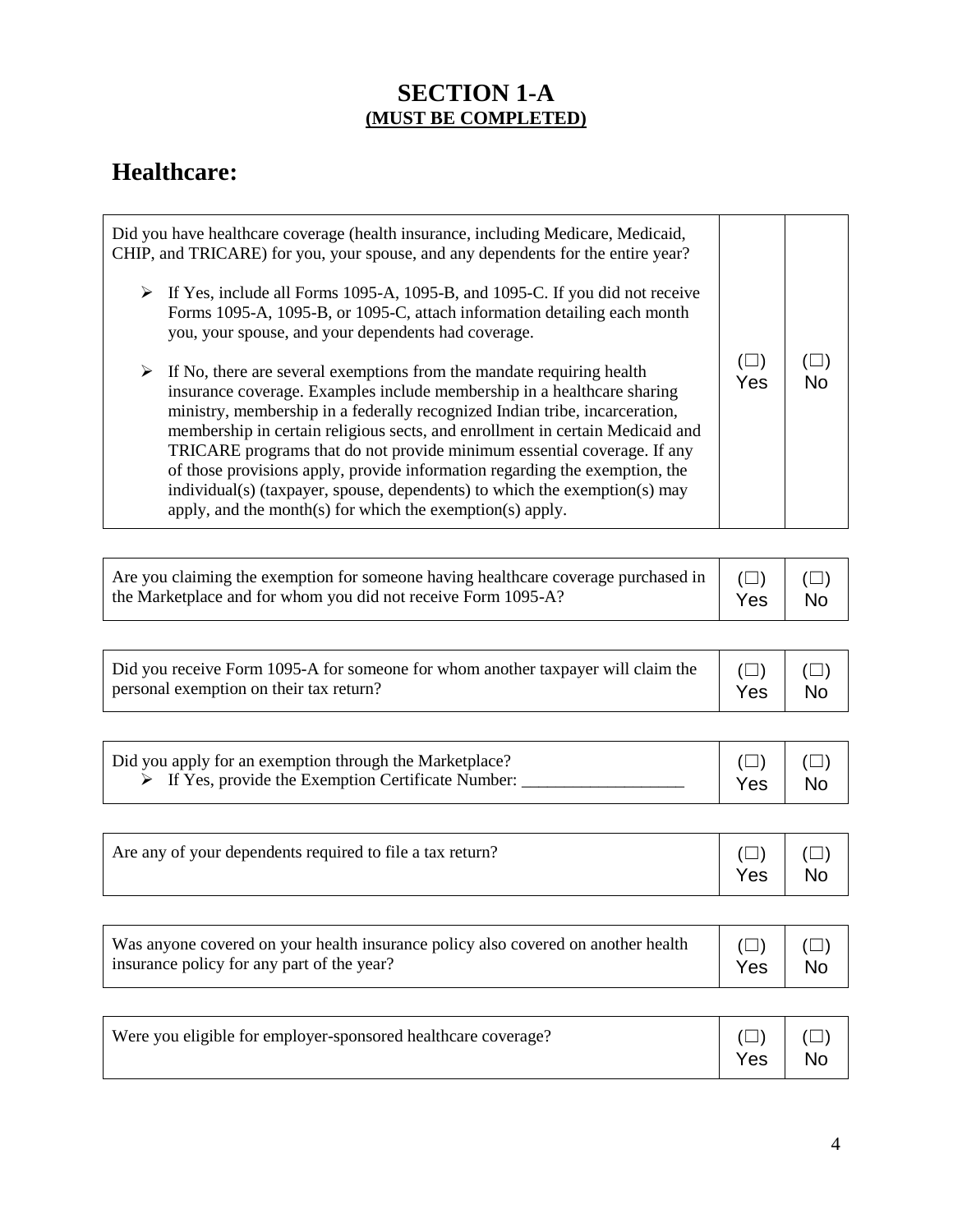# **Healthcare (continued):**

 $\mathbf{r}$ 

| If you received advance premium tax credit or enrolled in coverage through the<br>Marketplace, are married, and are filing separately from your spouse, are you a victim<br>of domestic abuse or spousal abandonment? | Yes | No |
|-----------------------------------------------------------------------------------------------------------------------------------------------------------------------------------------------------------------------|-----|----|
|                                                                                                                                                                                                                       |     |    |

| Did you or your spouse have any transactions pertaining to a health savings account<br>l (HSA)? |            | $\Box$    |
|-------------------------------------------------------------------------------------------------|------------|-----------|
| $\triangleright$ If you received distribution from an HSA include all Forms 1099-SA.            | <b>Yes</b> | <b>No</b> |

 $\overline{\phantom{a}}$ 

 $\overline{\phantom{a}}$ 

| Did you or your spouse have any transactions pertaining to a medical savings account |                                                                                                  |            | $(\Box)$  |
|--------------------------------------------------------------------------------------|--------------------------------------------------------------------------------------------------|------------|-----------|
|                                                                                      | (MSA)?<br>$\triangleright$ If you received a distribution from an MSA include all Forms 1099-SA. | <b>Yes</b> | <b>No</b> |

| Did you or your spouse receive any distributions from long-term care insurance<br>contracts?<br>$\triangleright$ If Yes, include all Forms 1099-LTC. | Yes | No |
|------------------------------------------------------------------------------------------------------------------------------------------------------|-----|----|
|------------------------------------------------------------------------------------------------------------------------------------------------------|-----|----|

| If you or your spouse is self-employed, are you or your spouse eligible to be covered<br>under an employer's health plan at another job?<br>$\triangleright$ If Yes, how many months were you covered? | $(\Box)$<br>Yes | $(\Box)$<br><b>No</b> |
|--------------------------------------------------------------------------------------------------------------------------------------------------------------------------------------------------------|-----------------|-----------------------|
|--------------------------------------------------------------------------------------------------------------------------------------------------------------------------------------------------------|-----------------|-----------------------|

| If you or your spouse is self-employed, are you or your spouse eligible to be covered<br>under and employer's long-term care plan at another job?<br>$\triangleright$ If Yes, how many months were you covered? | $(\Box)$<br>Yes | $(\Box)$<br><b>No</b> |
|-----------------------------------------------------------------------------------------------------------------------------------------------------------------------------------------------------------------|-----------------|-----------------------|
|-----------------------------------------------------------------------------------------------------------------------------------------------------------------------------------------------------------------|-----------------|-----------------------|

| Did you or your spouse lose your job because of foreign competition and pay for your $(\Box)$ $(\Box)$<br>own health insurance? | Yes   No |  |
|---------------------------------------------------------------------------------------------------------------------------------|----------|--|
|                                                                                                                                 |          |  |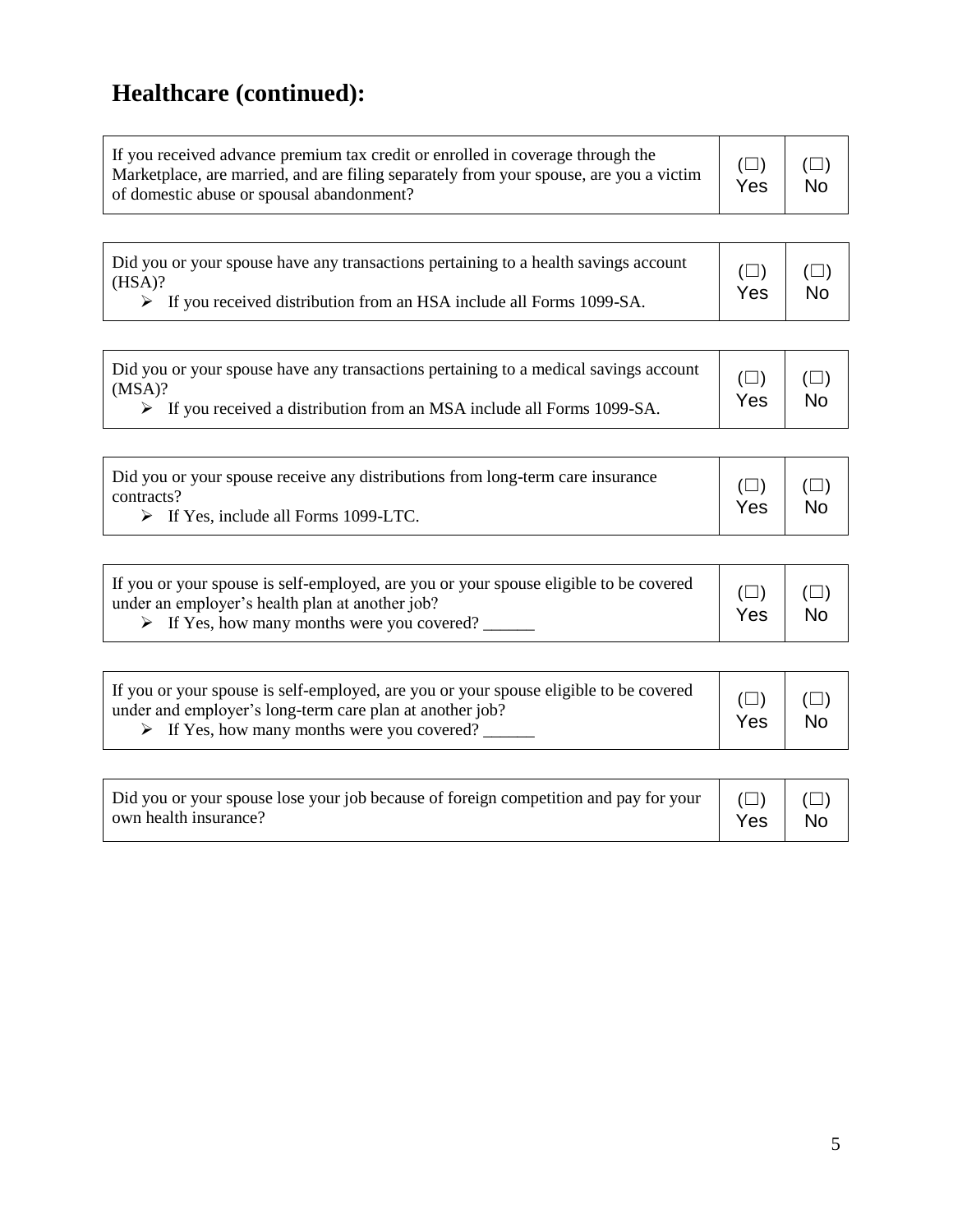Membership I.D. # \_\_\_\_\_\_\_\_\_\_\_\_\_\_

Personal Information **SECTION 1-B** 

| Taxpayer:                                                                                               | Spouse:                                                                                                                                                                                                                                                                                                     |
|---------------------------------------------------------------------------------------------------------|-------------------------------------------------------------------------------------------------------------------------------------------------------------------------------------------------------------------------------------------------------------------------------------------------------------|
| Last Name<br>First Name<br>Middle Initial _____<br>Occupation                                           | First Name<br>Middle Initial                                                                                                                                                                                                                                                                                |
| Work phone $(\_\_)$<br>Extension E-Mail                                                                 | Work phone $(\_\_)$<br>Extension ________ E-Mail _______________                                                                                                                                                                                                                                            |
| Home phone $(\_\_)$                                                                                     | Foreign Country                                                                                                                                                                                                                                                                                             |
|                                                                                                         |                                                                                                                                                                                                                                                                                                             |
|                                                                                                         |                                                                                                                                                                                                                                                                                                             |
| <b>Federal Filing Status</b> (Please check one of the following):                                       |                                                                                                                                                                                                                                                                                                             |
| $(\Box)$ 1 Single                                                                                       |                                                                                                                                                                                                                                                                                                             |
| $(\Box)$ 2 Married filing jointly                                                                       |                                                                                                                                                                                                                                                                                                             |
| $(\Box)$ 3 Married filing separately<br>$(\Box)$ 4 Head of household<br>$(\Box)$ 5 Qualifying widow(er) | Check this box if taxpayer is eligible to claim spouse's exemption (preparer's use) $(\square)$<br>If the qualifying person is a child but not your dependent, complete the following:<br>Check the appropriate box for the year spouse died ( $\square$ ) 2016 ( $\square$ ) 2017 ( $\square$ ) Other Year |
| <b>Dependents</b> (Please list in order of youngest to oldest):                                         | No. of months<br>lived in home                                                                                                                                                                                                                                                                              |
| Full Name:<br><b>DOB</b>                                                                                | Soc Sec $#$<br>Relationship<br>during 2017                                                                                                                                                                                                                                                                  |
| include the following information on that account: Checking ______ Saving ______                        | If you would like any refund Directly Deposited in your Bank Acct. (must be joint acct. if MFJ)<br>$Account # \_$                                                                                                                                                                                           |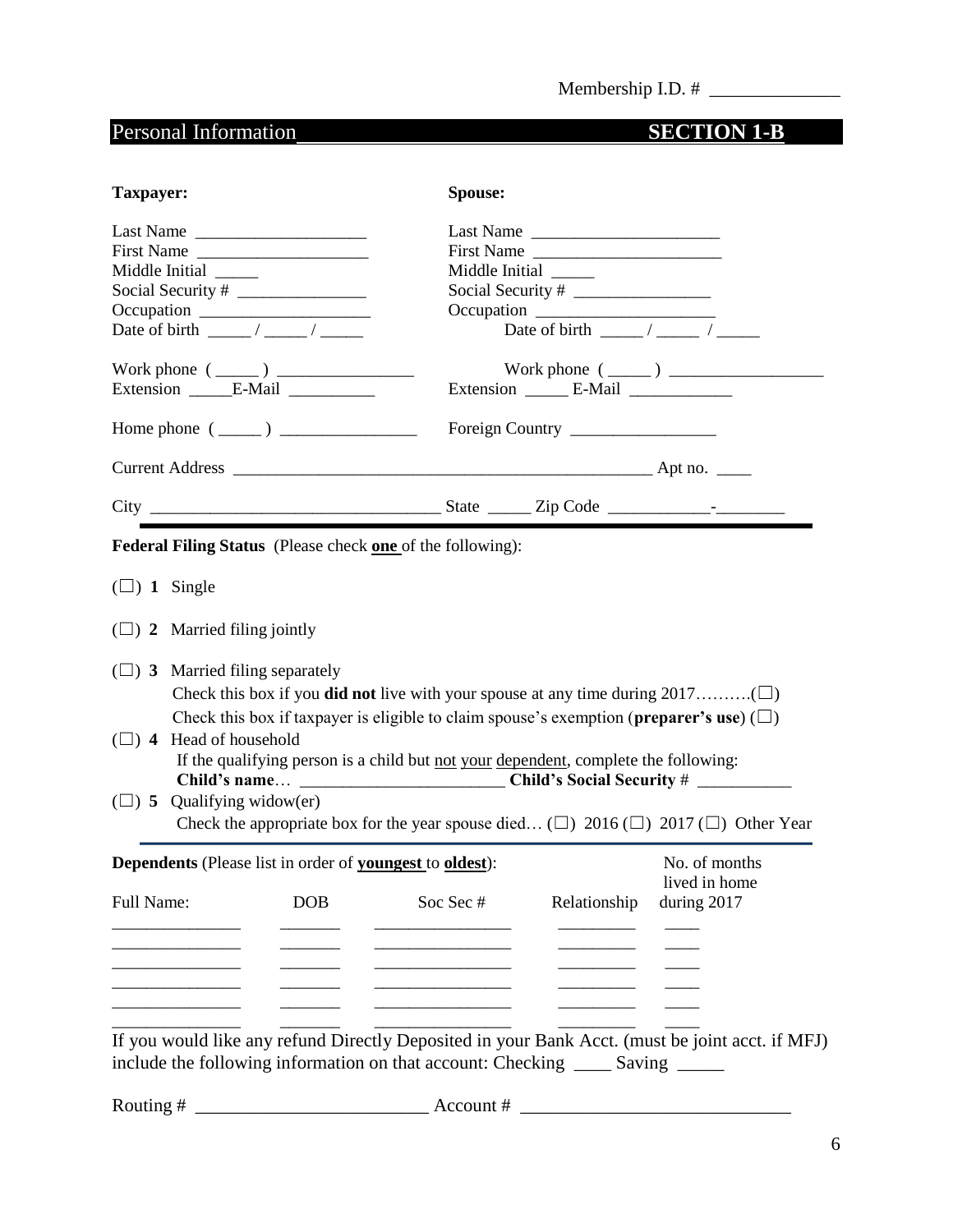### Personal Information **SECTION 1-B**

| are full time College Students?                                                                                                                                                                                                                                                                                                                                                                                     |  |
|---------------------------------------------------------------------------------------------------------------------------------------------------------------------------------------------------------------------------------------------------------------------------------------------------------------------------------------------------------------------------------------------------------------------|--|
| If not, please explain: (list name(s) of dependents and reason as applicable)                                                                                                                                                                                                                                                                                                                                       |  |
|                                                                                                                                                                                                                                                                                                                                                                                                                     |  |
|                                                                                                                                                                                                                                                                                                                                                                                                                     |  |
| Do you want \$3 to go to the Presidential Election Campaign Fund?                                                                                                                                                                                                                                                                                                                                                   |  |
|                                                                                                                                                                                                                                                                                                                                                                                                                     |  |
| If you are <b>permanently</b> and <b>totally disabled</b> , check the appropriate box:                                                                                                                                                                                                                                                                                                                              |  |
|                                                                                                                                                                                                                                                                                                                                                                                                                     |  |
| If you are legally blind, check the appropriate box: (attach doctor's statement)                                                                                                                                                                                                                                                                                                                                    |  |
| <b>Spouse</b> Yes _______ No ______                                                                                                                                                                                                                                                                                                                                                                                 |  |
| Are you being claimed as a dependent on someone else's tax return?                                                                                                                                                                                                                                                                                                                                                  |  |
| Taxpayer  Yes ______ No ______ Spouse  Yes _____ No _____                                                                                                                                                                                                                                                                                                                                                           |  |
| Check this box if married filing separately and your spouse <u>itemizes</u> deductions $(\Box)$                                                                                                                                                                                                                                                                                                                     |  |
| <b>Decedent:</b> (Regarding deceased taxpayers during the past year)                                                                                                                                                                                                                                                                                                                                                |  |
|                                                                                                                                                                                                                                                                                                                                                                                                                     |  |
| <b>State Income Tax Information:</b>                                                                                                                                                                                                                                                                                                                                                                                |  |
| Enter your state (or foreign country) of residence as of December 31, 2017 ______<br>Were you a resident of above state (or country) for the entire tax year?<br>Were you a resident of above state (or country) for <u>part of the year</u> ?<br>Date established residence in state (or foreign country) above _____/ _____/<br>Which state (or foreign country) did you reside before this change? _____________ |  |

| Name of <b>county</b> you resided (as of $12/31/17$ )                        |
|------------------------------------------------------------------------------|
| Name of <b>county</b> you previously resided <i>(if moved during 2017)</i> . |
| Name of school district $\&$ no. where you reside.                           |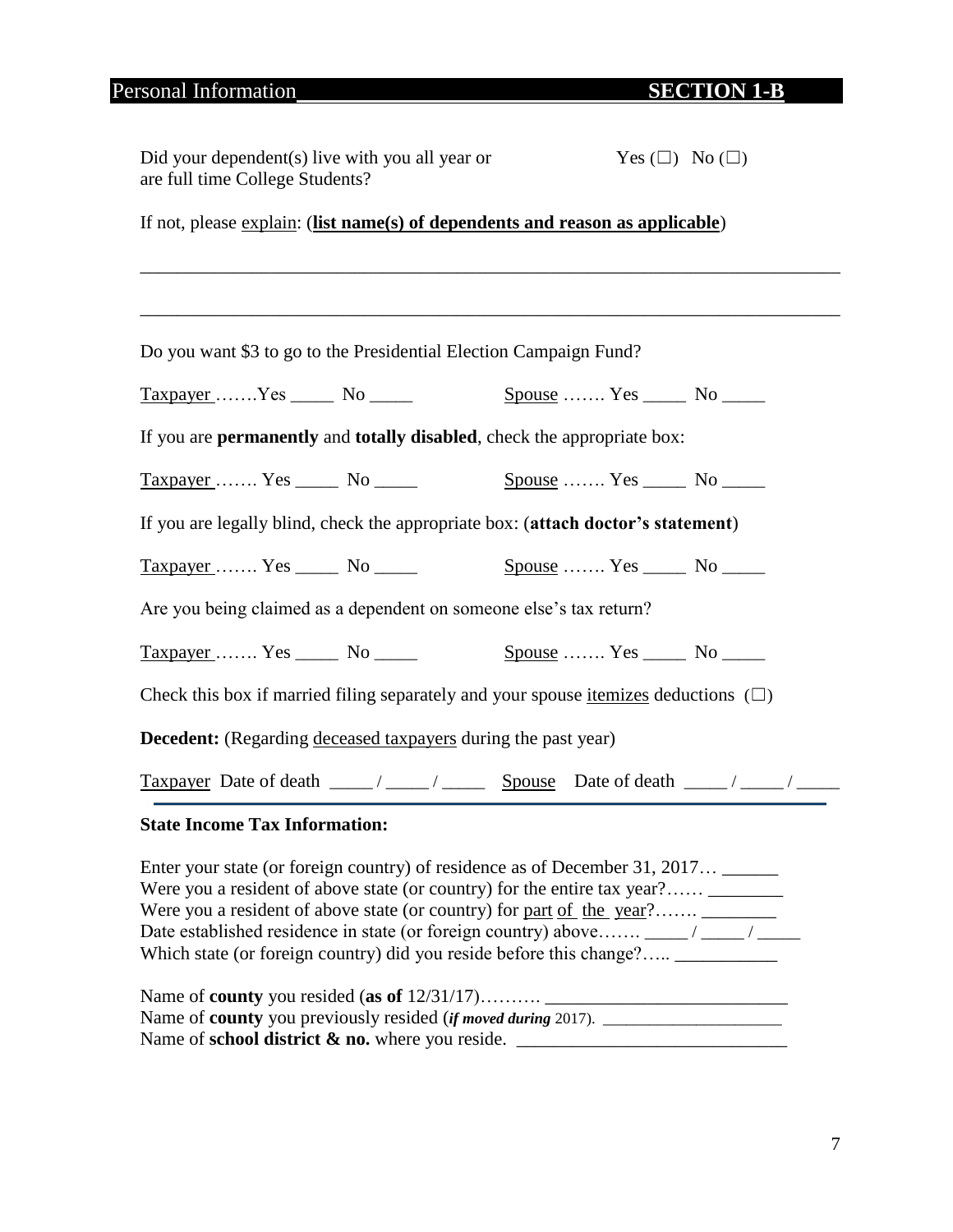### Personal Information **SECTION 1-B**

**Sources of Income**: *(Please check and provide all items requested)*

- (☐) **2016 Tax Returns**----Photocopy (unless prepared by IAS)
- (☐) Wages- Enclose all **W-2 Forms**.
- (☐) Interest/Dividends- Enclose all **1099-INT/1099-DIV** Forms.
- (☐) State/Local Income Tax Refunds. Enclose Form **1099-G**.
- (☐) Alimony payments received. **Amount:** \$\_\_\_\_\_\_\_\_\_\_
- (☐) Self-employment or Commissions- Form **1099-MISC** (as applicable). Complete worksheet on page **(17)**
- (☐) Sales of Stocks, Bonds, & Mutual Funds. Enclose Form(s) **1099-B**. Also, be sure to complete worksheet on page **(5)** *(Mandatory)*
- (☐) Sales of Business Equipment, Furniture, or Machinery. Be sure to complete worksheet on page **(4)**, and provide **Depreciation** "worksheet" indicating depreciation deductions claimed in **prior tax years.**
- (☐) Pension/IRA Distributions- Enclose "**Federal**" and "**State**" copies of all Forms **1099-R**. *(Indicate 'rollover' amounts in additional comments section, page 25)*
- $(\Box)$  Partnership, Royalties, Corporations, & Trust Income or (loss)- Please provide all **Schedule K-1** Forms.
- (☐) Rental Income Received. Complete worksheet on page **(22).**
- (☐) Farm Income Received. Complete worksheet on page **(23).**
- (☐) Unemployment Compensation. Enclose Form **1099-G.**
- (☐) Social Security or Railroad Retirements Benefits. Enclose Form **SSA-1099** or **RRB-1099** as applicable.
- (☐) Sale or Purchase of Real Estate. Provide "**closing statements**" for (all) property either **bought** or **sold** during 2017. Please list (cost) of major improvements and additions to property prior to sale. See pages **4, 5,** and **6.**
- (☐) Gambling/Lottery Winnings. Enclose Form(s) **W-2G.** If not available, provide source & amount received: \_\_\_\_\_\_\_\_\_\_\_\_\_\_\_\_\_\_\_\_\_\_\_\_\_\_\_\_ \$ \_\_\_\_\_\_\_\_\_\_\_\_
- (☐) Miscellaneous Income. Please list **source**(s) and **amount**(s) received: \_\_\_\_\_\_\_\_\_\_\_\_\_\_\_\_\_\_ \$ \_\_\_\_\_\_\_\_\_\_\_\_ \_\_\_\_\_\_\_\_\_\_\_\_\_\_\_\_\_\_ \$ \_\_\_\_\_\_\_\_\_\_\_\_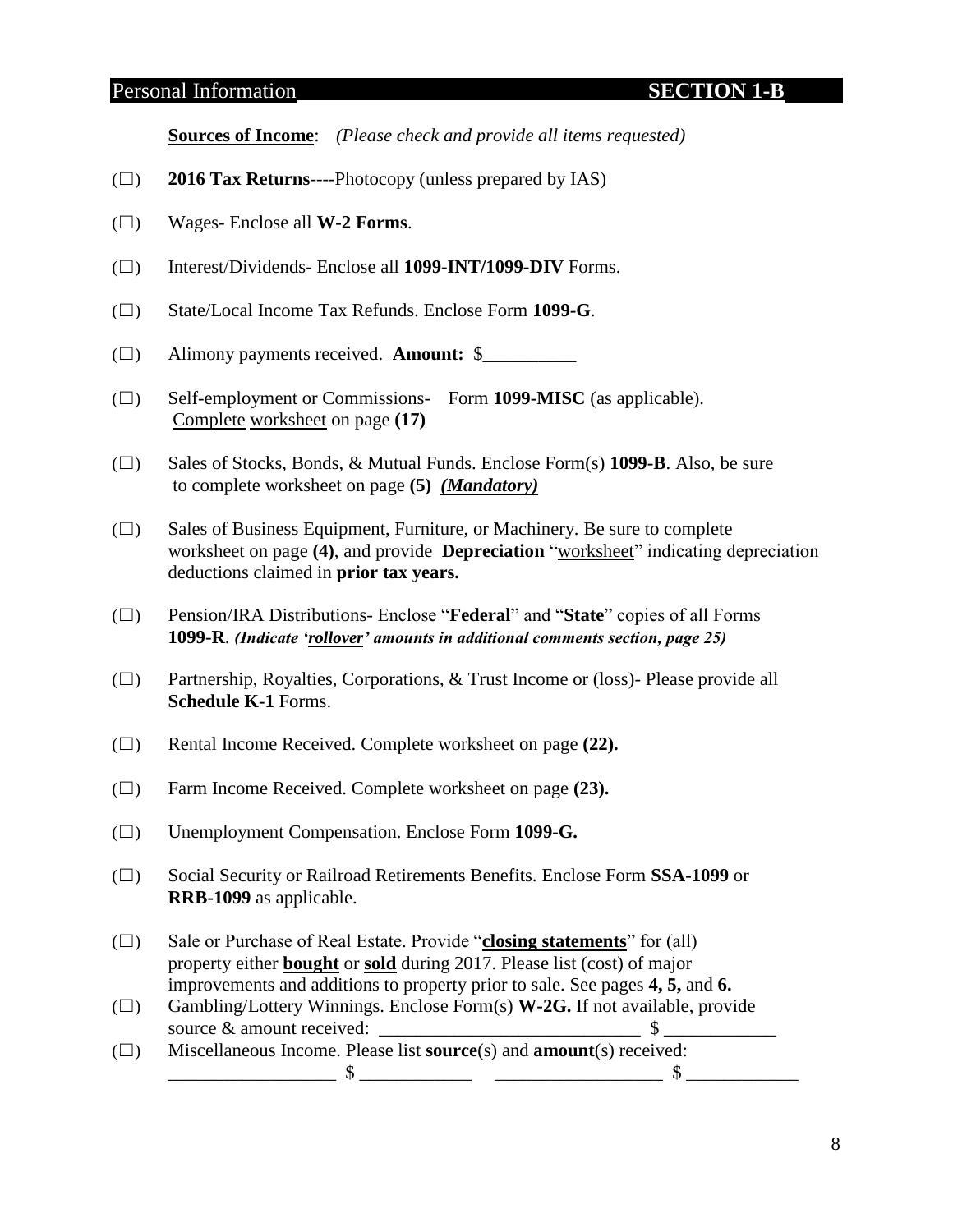### **Installment and Business Property Sales SECTION 2**

### **Installment Sales (Only):**

If you have **sold** any real estate property and are receiving "**installment**" payments from the buyer, please furnish a copy of the amortization schedule showing amount of **principal** and **interest income** received last year. In addition, please provide the name, address and social security number of the buyer. (**mandatory**)

| Social Security #                                                                  |                                                                                                                                                                                                                                                                                                                                                                                                        |                                                                     |                             |                                                                                                                                                                                                                                                                                                                     |
|------------------------------------------------------------------------------------|--------------------------------------------------------------------------------------------------------------------------------------------------------------------------------------------------------------------------------------------------------------------------------------------------------------------------------------------------------------------------------------------------------|---------------------------------------------------------------------|-----------------------------|---------------------------------------------------------------------------------------------------------------------------------------------------------------------------------------------------------------------------------------------------------------------------------------------------------------------|
|                                                                                    |                                                                                                                                                                                                                                                                                                                                                                                                        |                                                                     |                             | Interest Income received: \$ Principal Payments received: \$                                                                                                                                                                                                                                                        |
| <b>Type of Property:</b> $(\Box)$ Land $(\Box)$ Rental Property $(\Box)$ Residence |                                                                                                                                                                                                                                                                                                                                                                                                        |                                                                     |                             |                                                                                                                                                                                                                                                                                                                     |
|                                                                                    |                                                                                                                                                                                                                                                                                                                                                                                                        |                                                                     |                             | Name(s): $\qquad \qquad$                                                                                                                                                                                                                                                                                            |
|                                                                                    |                                                                                                                                                                                                                                                                                                                                                                                                        |                                                                     |                             |                                                                                                                                                                                                                                                                                                                     |
|                                                                                    |                                                                                                                                                                                                                                                                                                                                                                                                        |                                                                     |                             | Interest Income received: \$ Principal Payments received: \$                                                                                                                                                                                                                                                        |
| <b>Type of Property:</b> $(\Box)$ Land $(\Box)$ Rental Property $(\Box)$ Residence |                                                                                                                                                                                                                                                                                                                                                                                                        |                                                                     |                             |                                                                                                                                                                                                                                                                                                                     |
| Sale of Business Equipment, Furniture, Machinery, and Vehicles:                    |                                                                                                                                                                                                                                                                                                                                                                                                        |                                                                     |                             |                                                                                                                                                                                                                                                                                                                     |
| Description                                                                        |                                                                                                                                                                                                                                                                                                                                                                                                        | Date Acq'd Date Sold                                                | <b>Sales Price</b>          | <b>Cost Plus</b><br><b>Expense of Sale</b>                                                                                                                                                                                                                                                                          |
|                                                                                    |                                                                                                                                                                                                                                                                                                                                                                                                        |                                                                     |                             |                                                                                                                                                                                                                                                                                                                     |
|                                                                                    |                                                                                                                                                                                                                                                                                                                                                                                                        | $\frac{1}{2}$ and $\frac{1}{2}$ and $\frac{1}{2}$ and $\frac{1}{2}$ | $\frac{\text{S}}{\text{S}}$ | $\begin{array}{c} \n\text{\textcircled{}} \\ \n\end{array}$                                                                                                                                                                                                                                                         |
|                                                                                    |                                                                                                                                                                                                                                                                                                                                                                                                        |                                                                     |                             | $\frac{\sqrt{25}}{25}$ $\frac{\sqrt{25}}{25}$                                                                                                                                                                                                                                                                       |
| the control of the control of the control of                                       |                                                                                                                                                                                                                                                                                                                                                                                                        |                                                                     |                             | $\frac{3}{5}$ $\frac{5}{5}$ $\frac{5}{5}$ $\frac{5}{5}$ $\frac{5}{5}$ $\frac{5}{5}$ $\frac{5}{5}$ $\frac{5}{5}$ $\frac{5}{5}$ $\frac{5}{5}$ $\frac{5}{5}$ $\frac{5}{5}$ $\frac{5}{5}$ $\frac{5}{5}$ $\frac{5}{5}$ $\frac{5}{5}$ $\frac{5}{5}$ $\frac{5}{5}$ $\frac{5}{5}$ $\frac{1}{5}$ $\frac{1}{5}$ $\frac{1}{5}$ |
|                                                                                    |                                                                                                                                                                                                                                                                                                                                                                                                        |                                                                     |                             |                                                                                                                                                                                                                                                                                                                     |
|                                                                                    | $\overline{\phantom{a}}$ . The contract of $\overline{\phantom{a}}$ and $\overline{\phantom{a}}$ and $\overline{\phantom{a}}$ and $\overline{\phantom{a}}$ and $\overline{\phantom{a}}$ and $\overline{\phantom{a}}$ and $\overline{\phantom{a}}$ and $\overline{\phantom{a}}$ and $\overline{\phantom{a}}$ and $\overline{\phantom{a}}$ and $\overline{\phantom{a}}$ and $\overline{\phantom{a}}$ and |                                                                     |                             | $\frac{\text{S}}{\text{S}}$ $\frac{\text{S}}{\text{S}}$                                                                                                                                                                                                                                                             |
|                                                                                    |                                                                                                                                                                                                                                                                                                                                                                                                        |                                                                     |                             | Name of business under which assets were sold: __________________________________                                                                                                                                                                                                                                   |
| following information: (mandatory)                                                 |                                                                                                                                                                                                                                                                                                                                                                                                        |                                                                     |                             | If Business Property was sold under an "installment agreement", please provide the                                                                                                                                                                                                                                  |
| Name of Buyer(s): $\qquad \qquad$                                                  |                                                                                                                                                                                                                                                                                                                                                                                                        |                                                                     |                             |                                                                                                                                                                                                                                                                                                                     |
|                                                                                    |                                                                                                                                                                                                                                                                                                                                                                                                        |                                                                     |                             |                                                                                                                                                                                                                                                                                                                     |
|                                                                                    |                                                                                                                                                                                                                                                                                                                                                                                                        |                                                                     |                             | Interest Income received: \$ Principal Payments received: \$                                                                                                                                                                                                                                                        |

۰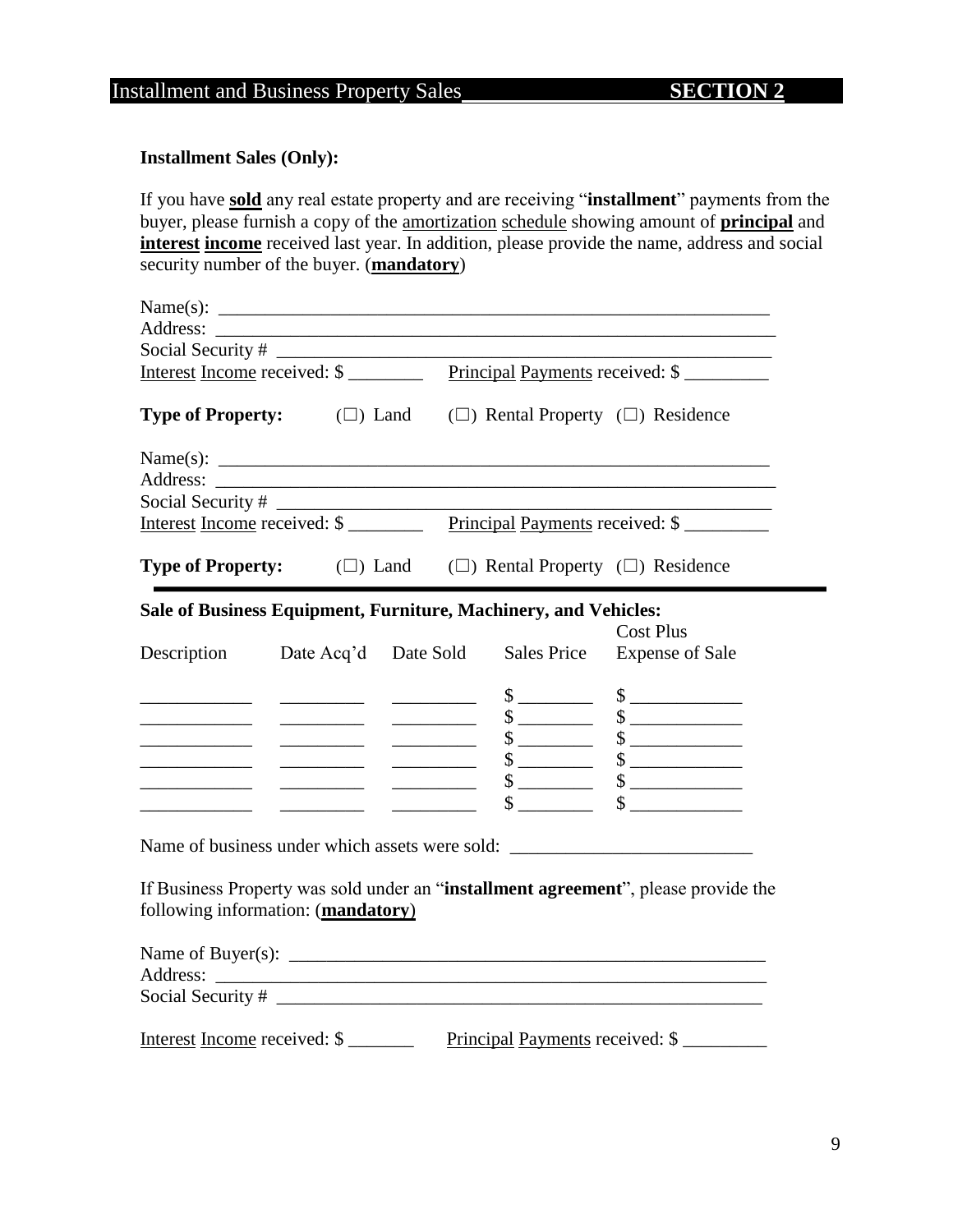### Sales of Stocks / Mutual Funds / Real Estate

### Sales of Stocks, Bonds, Mutual Funds and other Securities:

(Be sure to enclose copies of Forms 1099-B furnished by your broker) If you include an "Average Cost Basis" statement from your brokerage, you can skip the following section.

| Description:              | Date  | Date | Sales | <b>Original</b>   |
|---------------------------|-------|------|-------|-------------------|
| No. of shares sold & name | Acq'd | Sold | Price | <b>Cost Basis</b> |
|                           |       |      | \$    | \$                |
|                           |       |      | \$    | S                 |
|                           |       |      | \$    |                   |
|                           |       |      | \$    |                   |
|                           |       |      | \$    |                   |
|                           |       |      | \$    |                   |
|                           |       |      | \$    |                   |
|                           |       |      |       |                   |
|                           |       |      | \$    |                   |
|                           |       |      | \$    |                   |
|                           |       |      | \$    |                   |
|                           |       |      | \$    |                   |
|                           |       |      | \$    |                   |
|                           |       |      | \$    | \$                |
|                           |       |      | \$    |                   |
|                           |       |      | \$    |                   |
|                           |       |      |       |                   |
|                           |       |      | S     |                   |
|                           |       |      | S     |                   |
|                           |       |      | \$    | \$                |
|                           |       |      | \$    |                   |

Sales of Real Estate (other than your primary residence): Ex: Rentals, Lots, etc.

(Enclose copies of Form(s) 1099-S and closing statements for purchase and sale)

| Description: | Date<br>Acq'd | Date<br>Sold | Sales<br>Price | Cost<br><b>Basis</b> |
|--------------|---------------|--------------|----------------|----------------------|
|              |               |              |                |                      |
|              |               |              |                |                      |
|              |               |              |                |                      |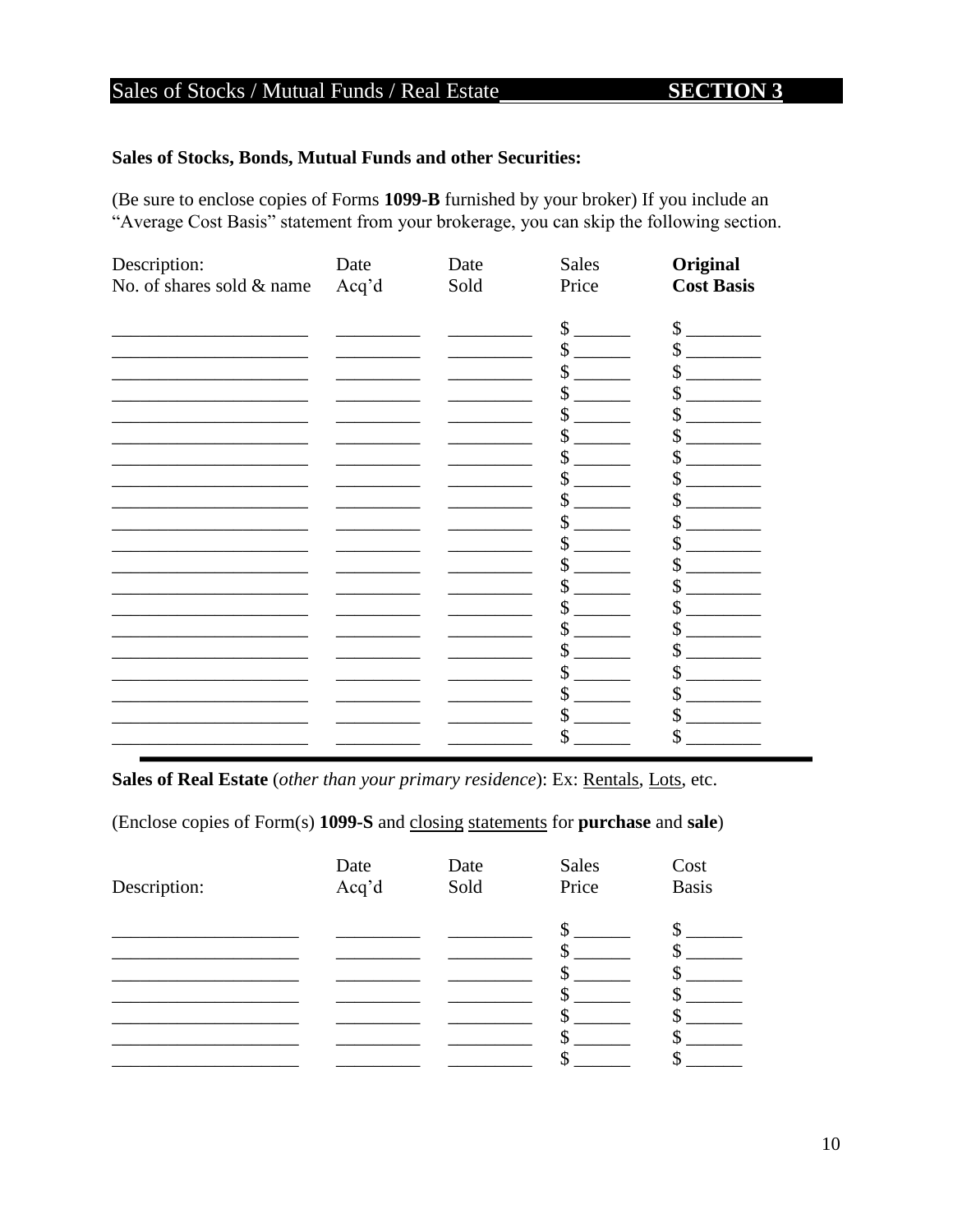Sale of Your Home **SECTION 3** 

(*Provide copy of closing statement for home sold as well as new home purchased)*

Address of former home sold: \_\_\_\_\_\_\_\_\_\_\_\_\_\_\_\_\_\_\_\_\_\_\_\_\_\_\_\_\_\_\_\_\_\_\_\_\_\_\_\_\_\_\_

Will you be receiving periodic payments of principal or interest from this sale? If **Yes**, what is the amount of the financial instrument (note)?……………  $\frac{1}{2}$ 

(Please provide copy of amortization schedule indicating amounts of **principal** and **interest income** received each month)…

| Were any room(s) in the old home rented out or used for business purposes such as    |
|--------------------------------------------------------------------------------------|
|                                                                                      |
| Cost of <b>old</b> home (original cost plus capital improvements) $\frac{1}{2}$      |
| Was the property sold used as your main home for at least 2 out of the last 5 years? |
|                                                                                      |
|                                                                                      |
| At the time of sale, who owned the home?                                             |
| You ( $\square$ ) Your Spouse ( $\square$ )<br>Both of you $(\square)$               |
| Enter social security number of spouse at time of sale, if different spouse.         |

Total cost of "**fixing-up**" expenses for home sold…………………………. \$ \_\_\_\_\_\_\_\_\_\_ (Ex: minor repairs, painting and cleaning expense to aid in sale of home)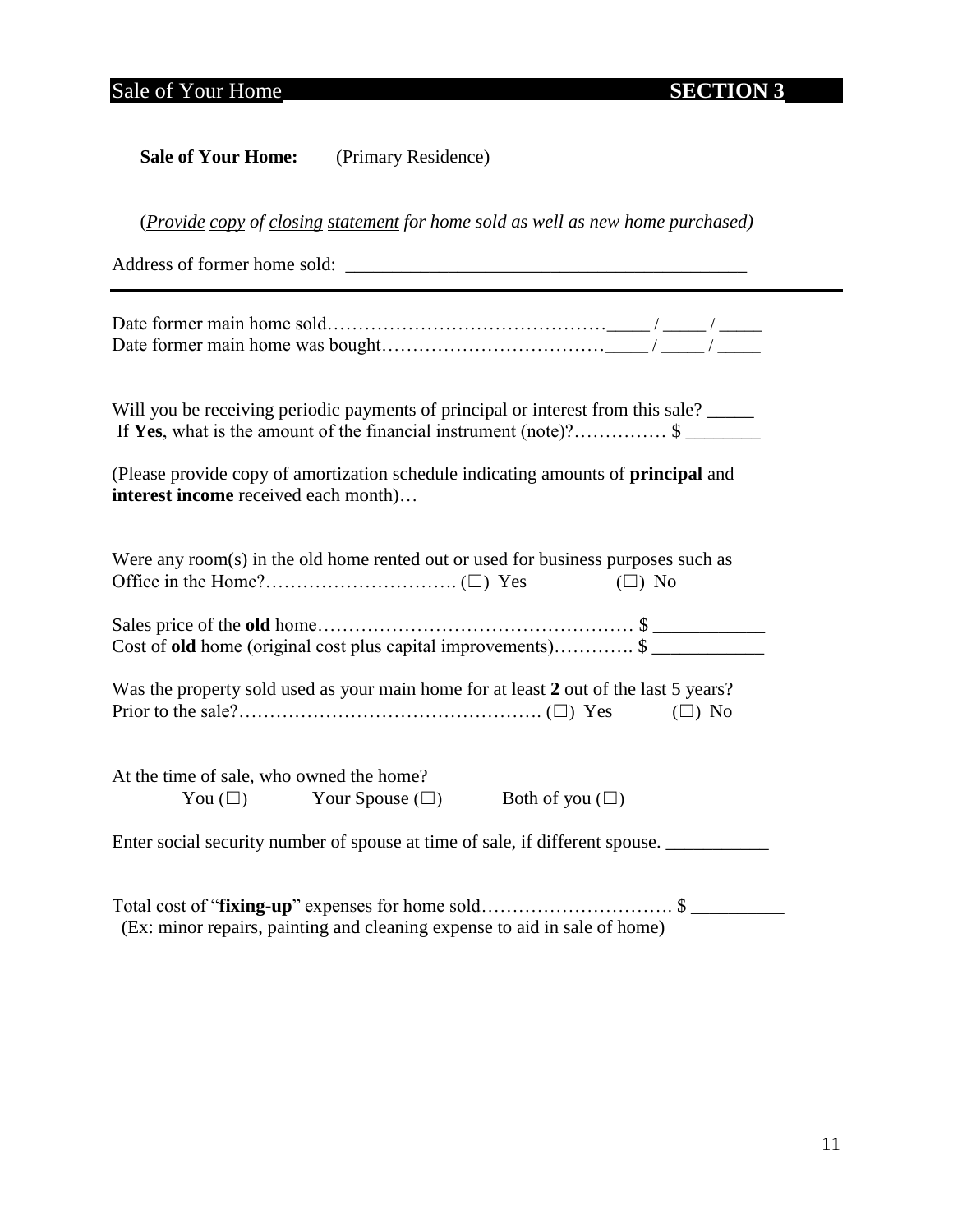### Estimated Tax Payments for 2017 **SECTION 4**

#### **Federal Estimated Tax Payments & Credits for tax year:** (2017)

(*Do not include federal tax withheld from W-2 Forms or balance of tax owed for (2016)*

| $1st$ Quarter due 04/15/17: |                                                          | Amount: \$            |
|-----------------------------|----------------------------------------------------------|-----------------------|
| $2nd$ Quarter due 06/16/17: |                                                          | Amount: $\frac{1}{2}$ |
| $3rd$ Quarter due 09/15/17: | Date Paid: $\frac{1}{2}$ / $\frac{1}{2}$ / $\frac{1}{2}$ | Amount: $\frac{1}{2}$ |
| $4th$ Quarter due 01/15/18: | Date Paid: $\frac{1}{\sqrt{2}}$                          | Amount: $\frac{1}{2}$ |
| Add'1 pmt made for 2017:    |                                                          | Amount: $\frac{1}{2}$ |
|                             |                                                          |                       |

Amount of excess tax refund from 2016 tax return applied to tax year 2017: \$ Provide copy of 2016 Federal tax return. **(***Unless prepared by IAS last year)*

Amount paid with 2017 **Form 4868** (Automatic Extension Request): \$ \_\_\_\_\_\_\_\_\_\_\_

#### **State Estimated Tax Payments & Credits for tax year:** (2017)

(*Do not include state tax withheld from W-2 forms)*

| Date Paid: $\frac{1}{\sqrt{2}}$                                                                                                                                              | Amount: $\frac{1}{2}$ |  |  |  |  |
|------------------------------------------------------------------------------------------------------------------------------------------------------------------------------|-----------------------|--|--|--|--|
|                                                                                                                                                                              | Amount: \$            |  |  |  |  |
|                                                                                                                                                                              | Amount: $\frac{1}{2}$ |  |  |  |  |
|                                                                                                                                                                              | Amount: $\frac{1}{2}$ |  |  |  |  |
|                                                                                                                                                                              | Amount: \$            |  |  |  |  |
| Amount of <u>excess tax refund</u> from 2016 state return applied to tax year 2017: \$<br>Provide copy of 2016 State tax return. ( <i>Unless prepared by IAS last year</i> ) |                       |  |  |  |  |
|                                                                                                                                                                              |                       |  |  |  |  |

Amount paid with 2017 (State Extension Request):  $\qquad \qquad$  \$

State and local income taxes paid during 2017 for previous tax years: State: \$ \_\_\_\_\_\_\_\_ Local: \$ \_\_\_\_\_\_\_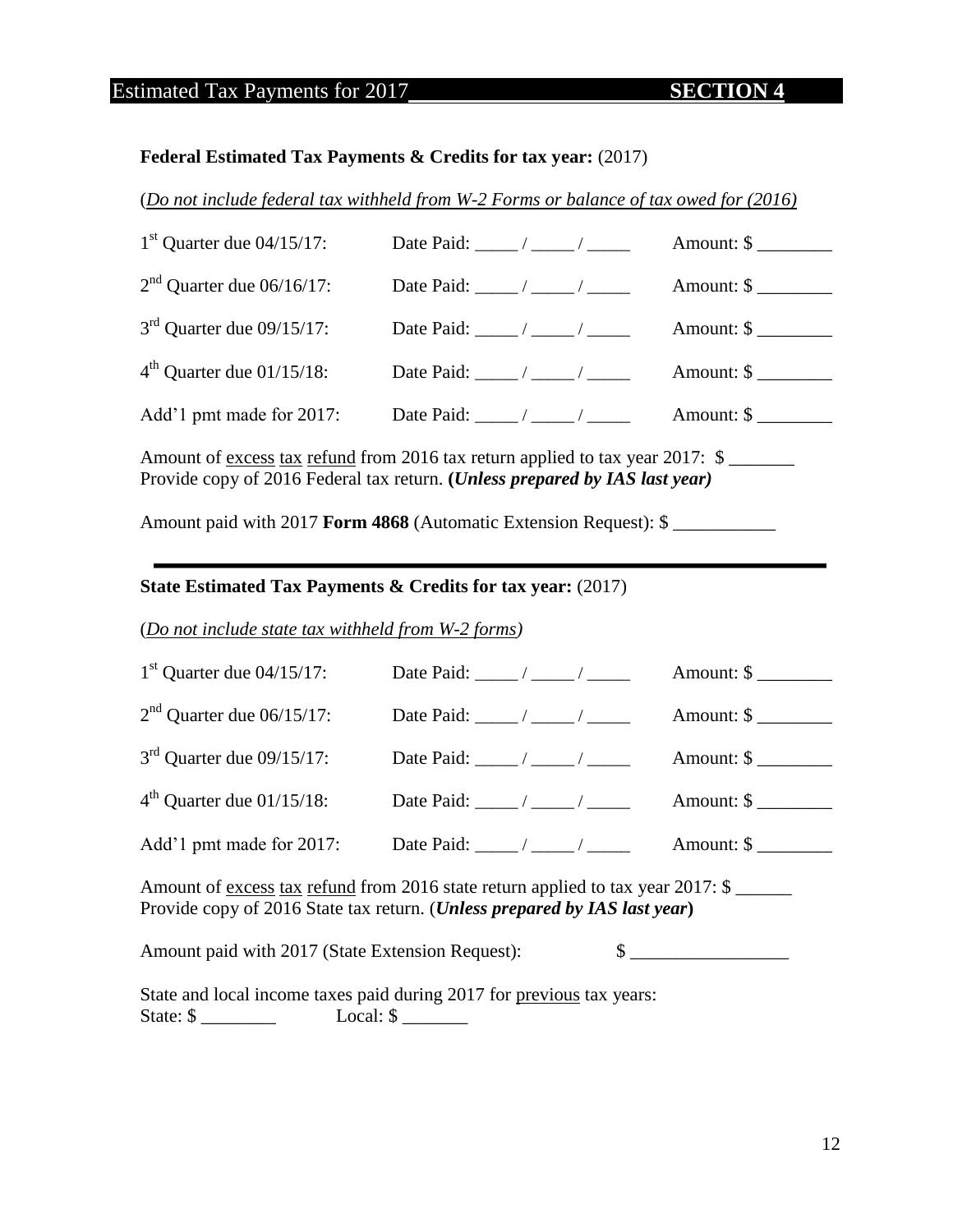### Personal Tax Deductions & Tax Credits **SECTION** 5

| Are you or your spouse eligible for, or participating in an <b>employer</b> qualified pension or retirement plan?                       |                                                                                       |
|-----------------------------------------------------------------------------------------------------------------------------------------|---------------------------------------------------------------------------------------|
|                                                                                                                                         |                                                                                       |
|                                                                                                                                         |                                                                                       |
| 3. Amount contributed to Keogh or SEP/IRA retirement plans if (self-employed):                                                          |                                                                                       |
| If <b>SEP</b> , please check $(\Box)$ Taxpayer $\$\_$ Spouse $\$\_$                                                                     |                                                                                       |
|                                                                                                                                         |                                                                                       |
| 4. Amount contributed to "SIMPLE" IRA plan if (self-employed):                                                                          |                                                                                       |
| 5. Health Saving Account (HSA) and Medical Savings Accounts (MSA) (circle one)                                                          |                                                                                       |
| Don't confuse with the "Flex" or "Cafeteria" plans.                                                                                     |                                                                                       |
| Amount contributed to MSA/HSA (circle one):                                                                                             |                                                                                       |
| Amount of 'high' deductible under the plan:                                                                                             | $\begin{array}{c}\n 8 \quad \text{---} \\ \hline\n 8 \quad \text{---} \\ \end{array}$ |
| Number if months you had this plan in 2017 __ Date plan started _______                                                                 |                                                                                       |
| <u>Type of plan:</u> <b>Taxpayer</b> ( $\square$ ), <b>Spouse</b> ( $\square$ ), or <b>Family</b> ( $\square$ ) <b>Please check one</b> |                                                                                       |
|                                                                                                                                         |                                                                                       |
| Did you incur <b>moving expenses</b> due to a change in job location?<br>6.                                                             |                                                                                       |
| Were you a member of the armed forces during time of move?                                                                              |                                                                                       |
| Number of miles from your old home to your new workplace _______________________                                                        |                                                                                       |
| Number of miles from your old home to your old workplace _________________                                                              |                                                                                       |
| Total cost of shipping household goods (movers, U-Haul etc.) \$                                                                         |                                                                                       |
|                                                                                                                                         |                                                                                       |
| Total miles driven as result of move (include round trip): _____________________                                                        |                                                                                       |
|                                                                                                                                         |                                                                                       |
|                                                                                                                                         |                                                                                       |
|                                                                                                                                         |                                                                                       |
|                                                                                                                                         |                                                                                       |
| If your employer paid for or reimbursed you for any moving expenses, please                                                             |                                                                                       |

Total amount of **SE health** insurance premiums paid during 2017: \_\_\_\_\_\_\_\_\_\_\_\_\_\_\_\_

health insurance premiums paid on behalf of you, your spouse and dependents: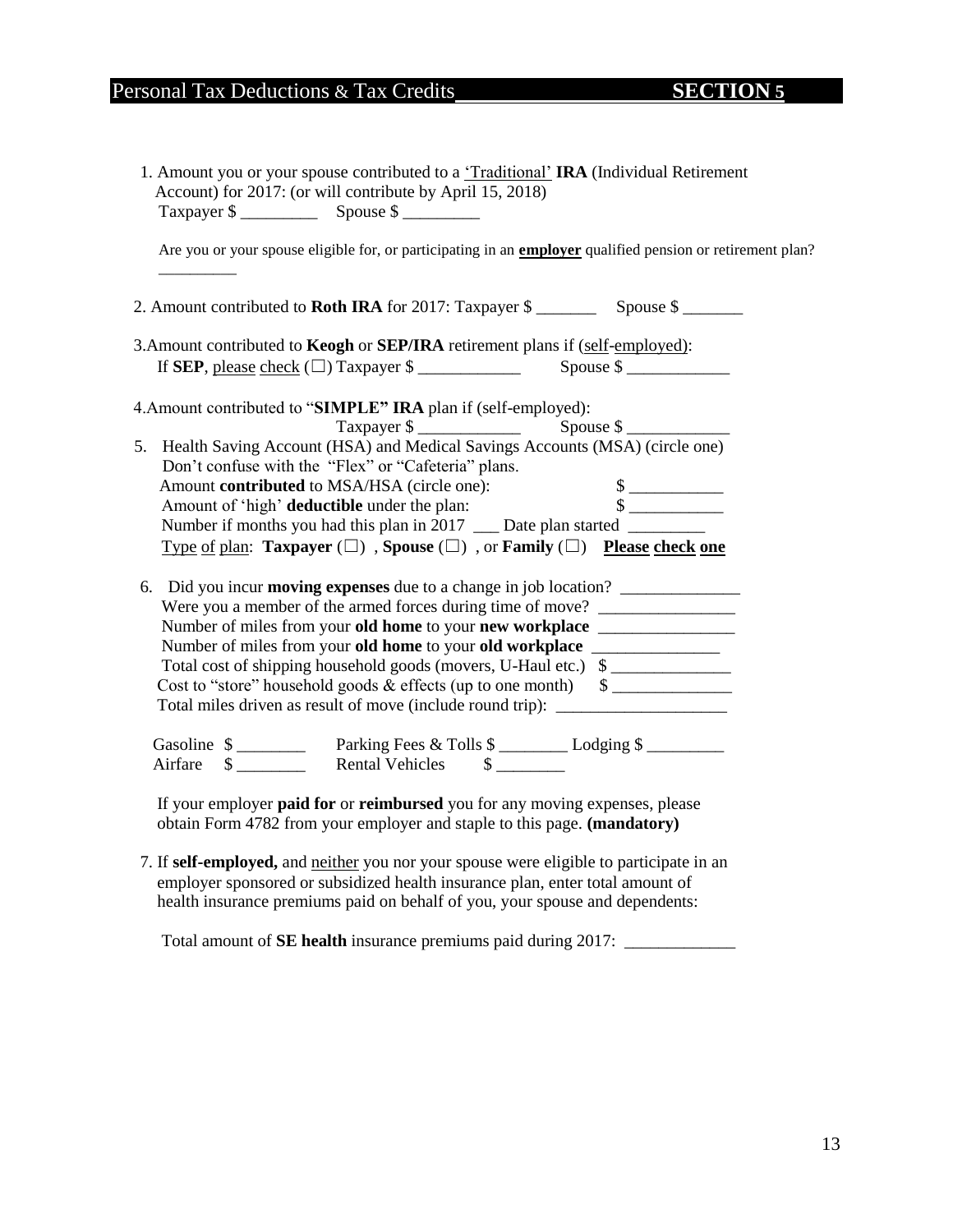### **Personal Tax Deductions & Credits SECTION 5**

| 8. Did you make any Qualified Energy-Efficient Improvements to your primary residence?<br>(i.e. heat pumps, A/C, solar windows, etc.)                                            |                                                            |
|----------------------------------------------------------------------------------------------------------------------------------------------------------------------------------|------------------------------------------------------------|
|                                                                                                                                                                                  |                                                            |
| 9. Did you pay <b>Alimony</b> to an <u>ex-spouse</u> during 2017? $(\Box)$ Yes $(\Box)$ No                                                                                       |                                                            |
| 10. Did you pay for Child Day Care expenses during the last tax year? (2017)<br>$(\square)$ Yes $(\square)$ No (If yes, complete <b>all</b> information below to receive credit) |                                                            |
| Address:                                                                                                                                                                         |                                                            |
| Employer ID# of Social Security No. of provider: _______________________________<br>Amount paid to provider: \$                                                                  |                                                            |
|                                                                                                                                                                                  |                                                            |
| Employer ID# of Social Security No. of provider: _______________________________<br>Amount paid to provider: \$                                                                  |                                                            |
|                                                                                                                                                                                  | <u> 1989 - Johann Stoff, amerikansk politiker (* 1908)</u> |
| Employer ID# of Social Security No. of provider: _______________________________<br>Amount paid to provider: \$                                                                  |                                                            |
|                                                                                                                                                                                  |                                                            |
| Was childcare service performed in your <u>home</u> or provider's? ____________________                                                                                          |                                                            |
| Amount of Child Dependent Care benefits received from your employer: \$                                                                                                          |                                                            |
| 11. Qualified Adoption expenses paid: (legal fees, etc.) \$                                                                                                                      |                                                            |
| 12. Did you pay any " <b>Foreign"</b> income taxes to <u>another country</u> during 2017?<br>Amount paid: \$ _____________ (Please attach documentation; ex: 1099 INT/DIV)       |                                                            |
| 13. Did you pay any one <b>household employee</b> cash wages of \$2,000 or more during<br>2017? ( $\square$ ) Yes ( $\square$ ) No                                               |                                                            |
| 14. Did you purchase certain types of fuel such as Gasoline, Diesel or Gasohol for<br>"off-highway" business use such as: (farming, heating, or aviation)?                       |                                                            |
| 15. Are you a "hybrid car" owner and purchased it in 2017? ____ Make/Model ____                                                                                                  |                                                            |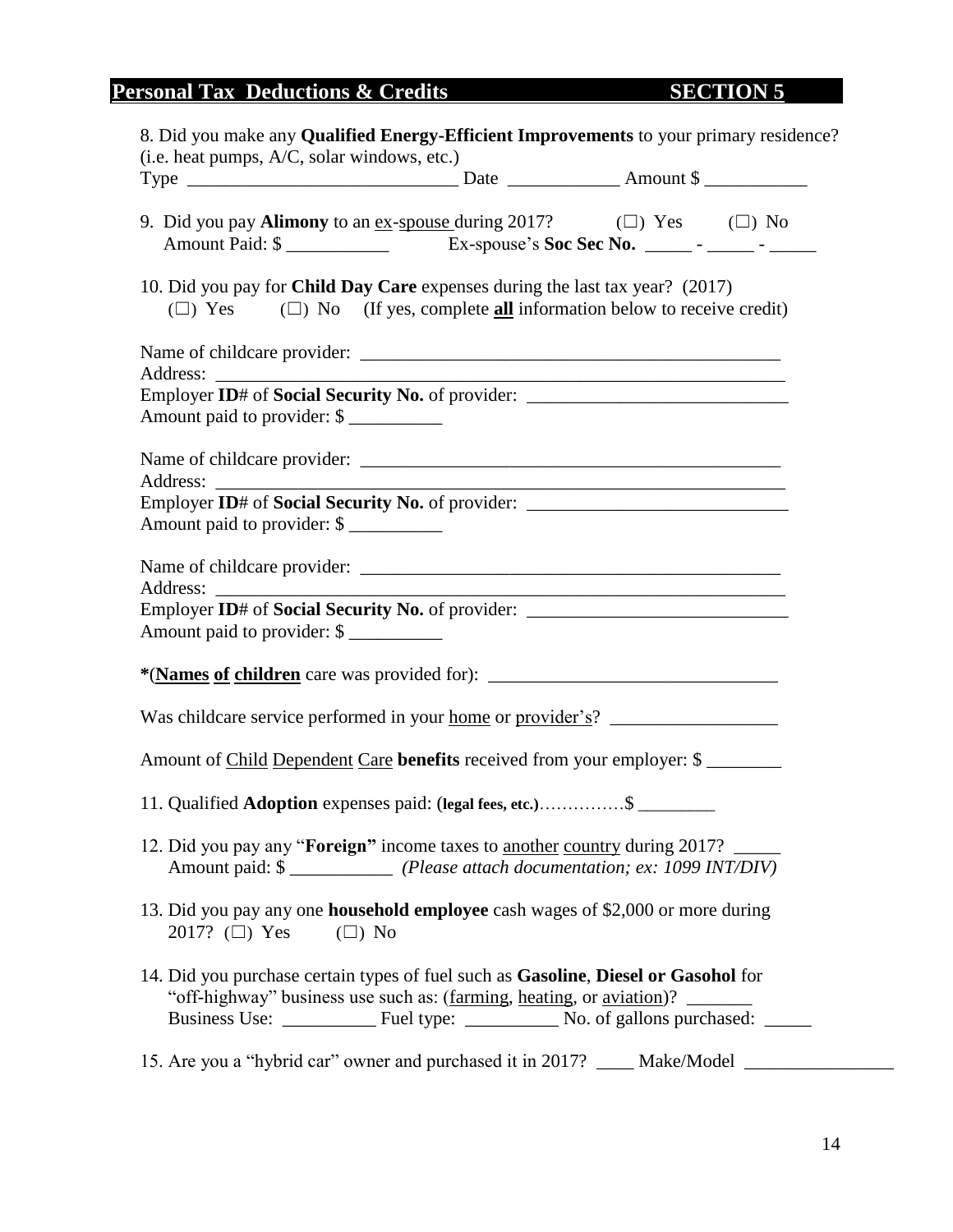**Medical Expenses:** (Unreimbursed/Out of Pocket)

| 1. |                                                                                   |
|----|-----------------------------------------------------------------------------------|
|    |                                                                                   |
|    | Do Not Include premiums paid with PRE-Tax dollars ( <i>i.e.</i> : employer plan)  |
|    |                                                                                   |
| 3. |                                                                                   |
| 4. |                                                                                   |
|    |                                                                                   |
|    |                                                                                   |
|    |                                                                                   |
|    | 8. Total (round trip) miles driven for medical purposes\$                         |
|    |                                                                                   |
|    | 10. Lodging due to medical necessity ( <i>up to \$50 per night per person</i> )\$ |
|    | 11. Home improvement (due to medical necessity)\$                                 |
|    | (Fair Market Value of home before improvement): \$                                |
|    | (Fair Market Value of home after improvement): \$                                 |
|    | 12. Expenses for qualified long-term care ( <i>nursing home etc.</i> )\$          |
|    | <u>Health or Medical Savings Account</u> distributions received in 2017 \$        |

Taxes Paid: (Do Not include tax paid on "rental properties")

| 13. a) Amount of additional <b>state/local</b> income taxes paid when you filed your 2017 |
|-------------------------------------------------------------------------------------------|
|                                                                                           |
| b) State SALES tax paid for "non-consumption" purchases such as "motor vehicles" and      |
| "boats" paid in 2017 (Include receipts)<br>$\mathbb{S}$                                   |
|                                                                                           |
| 15. Real estate taxes paid on <u>second home</u> or vacation property \$                  |
|                                                                                           |
|                                                                                           |
| 17. Vehicle registration fees (if based on "value" of vehicles)\$                         |
| 18. Other personal property taxes paid (excluding "sales tax")\$                          |
| 19. Other Taxes:                                                                          |
|                                                                                           |
|                                                                                           |

**Interest Paid:** (Do Not include interest paid on "rental properties")

\*(Provide copies of all Form(s) **1098** and complete below):

| 20. Home mortgage interest reported to you on Form 1098\$                                    |  |
|----------------------------------------------------------------------------------------------|--|
|                                                                                              |  |
|                                                                                              |  |
|                                                                                              |  |
| (If paid to an <b>individual</b> , provide <u>name</u> , address, & social security number): |  |
|                                                                                              |  |

Name: \_\_\_\_\_\_\_\_\_\_\_\_\_\_\_\_\_\_\_\_\_\_\_\_\_\_\_\_ Soc Sec # \_\_\_\_\_\_\_\_\_\_\_\_\_\_\_\_\_\_ Address: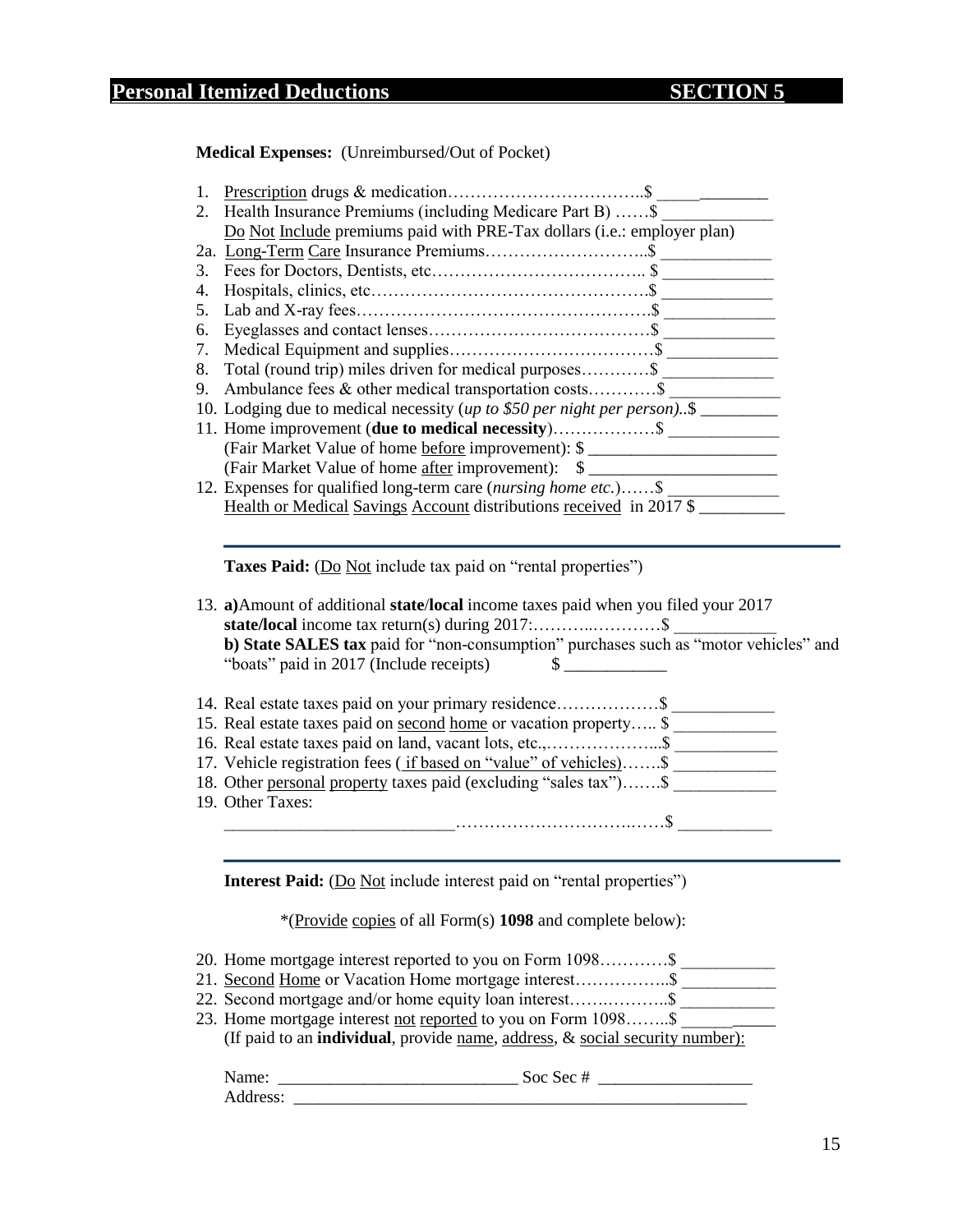#### **Interest Paid, cont.:**

| 1. Total Loan Discount "Points" paid on a refinanced mortgage: \$                                                                                                                                         |
|-----------------------------------------------------------------------------------------------------------------------------------------------------------------------------------------------------------|
|                                                                                                                                                                                                           |
| <b>3. PMI</b> (Private Mortgage Insurance paid on $1st$ mortgages acquired in 2017, main home) \$                                                                                                         |
| 4. Investment interest expense paid on money borrowed for the<br>purchase of<br>investments, such as (stocks, bonds, margin accounts and other income producing<br>property excluding rental properties); |

### **Charitable Contributions:**

(Gifts by cash, checks, or payroll deductions):

New Law: Must have and keep receipts/cancelled checks for all cash amounts donated to charitable organizations for the donation to be deductible. (do not include receipts)

| 5. Charitable contributions paid by cash, credit cards, or checks\$ |
|---------------------------------------------------------------------|
|                                                                     |
|                                                                     |
|                                                                     |

#### **Non-cash Charitable Contributions:** *(All property items donated)*

| 9. Name & Address of Donee Organization<br>A<br><u> 1980 - Johann Barbara, martin amerikan basal dan berasal dalam basal dalam basal dalam basal dalam basal dala</u> | <b>Description of Items Donated</b> |
|-----------------------------------------------------------------------------------------------------------------------------------------------------------------------|-------------------------------------|
| $\mathbf{B}$                                                                                                                                                          |                                     |
| $\mathbf C$                                                                                                                                                           |                                     |
|                                                                                                                                                                       |                                     |
| E                                                                                                                                                                     |                                     |

**(non-cash contributions continued next page)**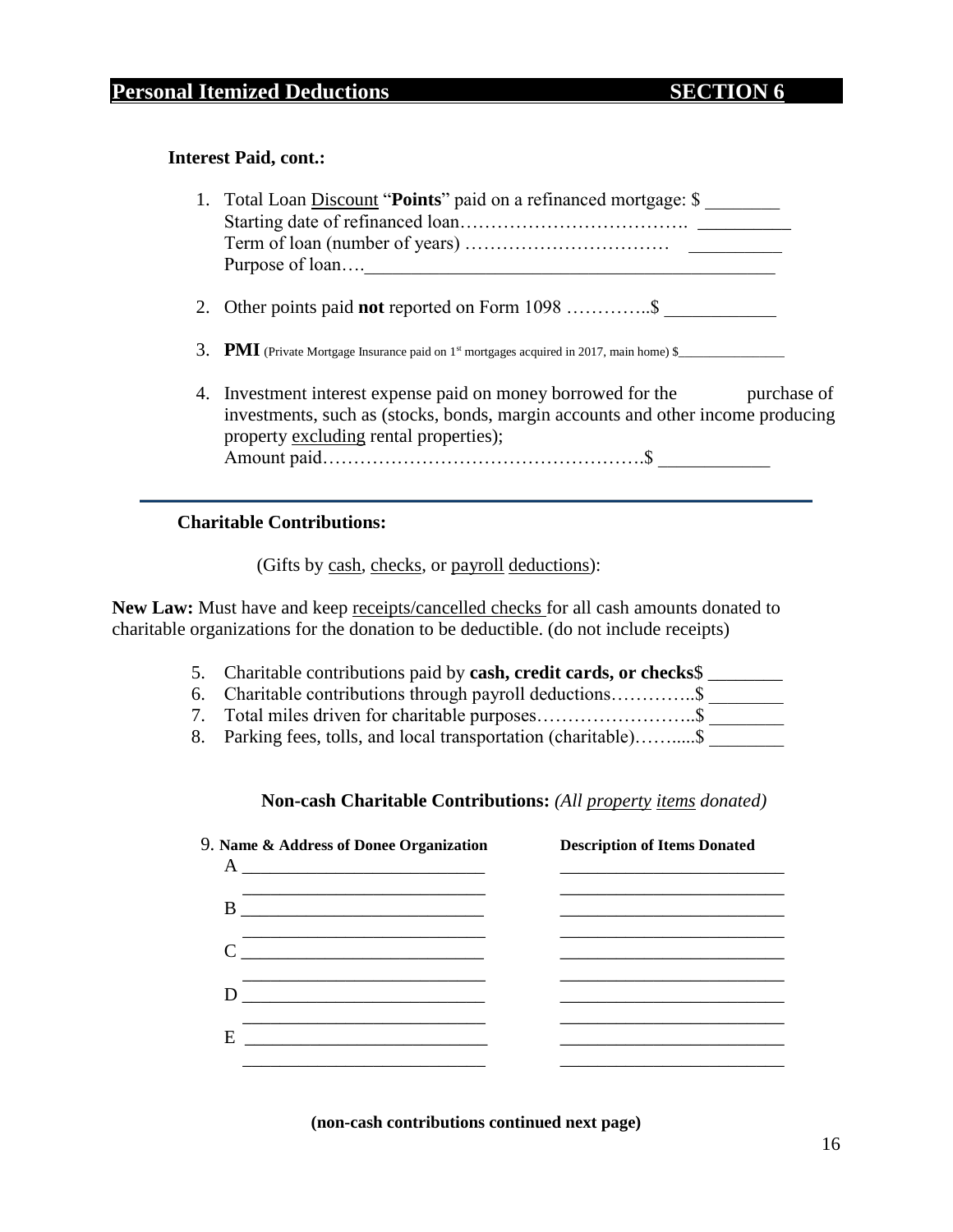### **Personal Itemized Deductions SECTION 6**

#### **Non-cash Charitable Contributions, cont.:**

**Note:** *If the amount you claimed as a deduction for an item is \$500 or less, you do not have to complete columns (d), (e), and (f). However, be sure to complete columns* c, g, *and h.*

| (C)<br>Contribution (month, yr) | (d)<br>Date of Date Acq'd | (e)<br>How<br><b>Acquired</b> | Cost | (g)<br>Donor's Fair Market<br>Value | *Method for<br><b>Fair Market Value</b> |
|---------------------------------|---------------------------|-------------------------------|------|-------------------------------------|-----------------------------------------|
| А                               |                           |                               |      |                                     |                                         |
| в                               |                           |                               |      |                                     |                                         |
|                                 |                           |                               |      |                                     |                                         |
|                                 |                           |                               |      |                                     |                                         |
|                                 |                           |                               |      |                                     |                                         |

\* Examples of methods used in determining FMV include: Appraisal, Thrift Shop, Catalog, or Comparable Sales

\* Items (or groups of similar items) for which you claimed a deduction for more than \$5,000 per item or group may require a "certified written appraisal". Attach copy of complete appraisal to this page if applicable.

**Casualties and Thefts:** (Please Check Below):

Personal Use Property (□) OR Trade/ Business Use Property (□)

1. Description of properties (show **type, location** and **date** occurred for each):

| Property $\bf{A}$ |  |
|-------------------|--|
| Property $\bf{B}$ |  |
| Property $C$      |  |
| Property <b>D</b> |  |

**Properties** (Use a separate column for each property lost or damaged from one casualty or theft.)

|                                    | .B) |  |  |
|------------------------------------|-----|--|--|
| 2. Cost or basis of each property  |     |  |  |
| 3. Insurance or Reimbursement      |     |  |  |
| 4. Fair market value <b>before</b> |     |  |  |
|                                    |     |  |  |
| 5. Fair market value <b>after</b>  |     |  |  |
|                                    |     |  |  |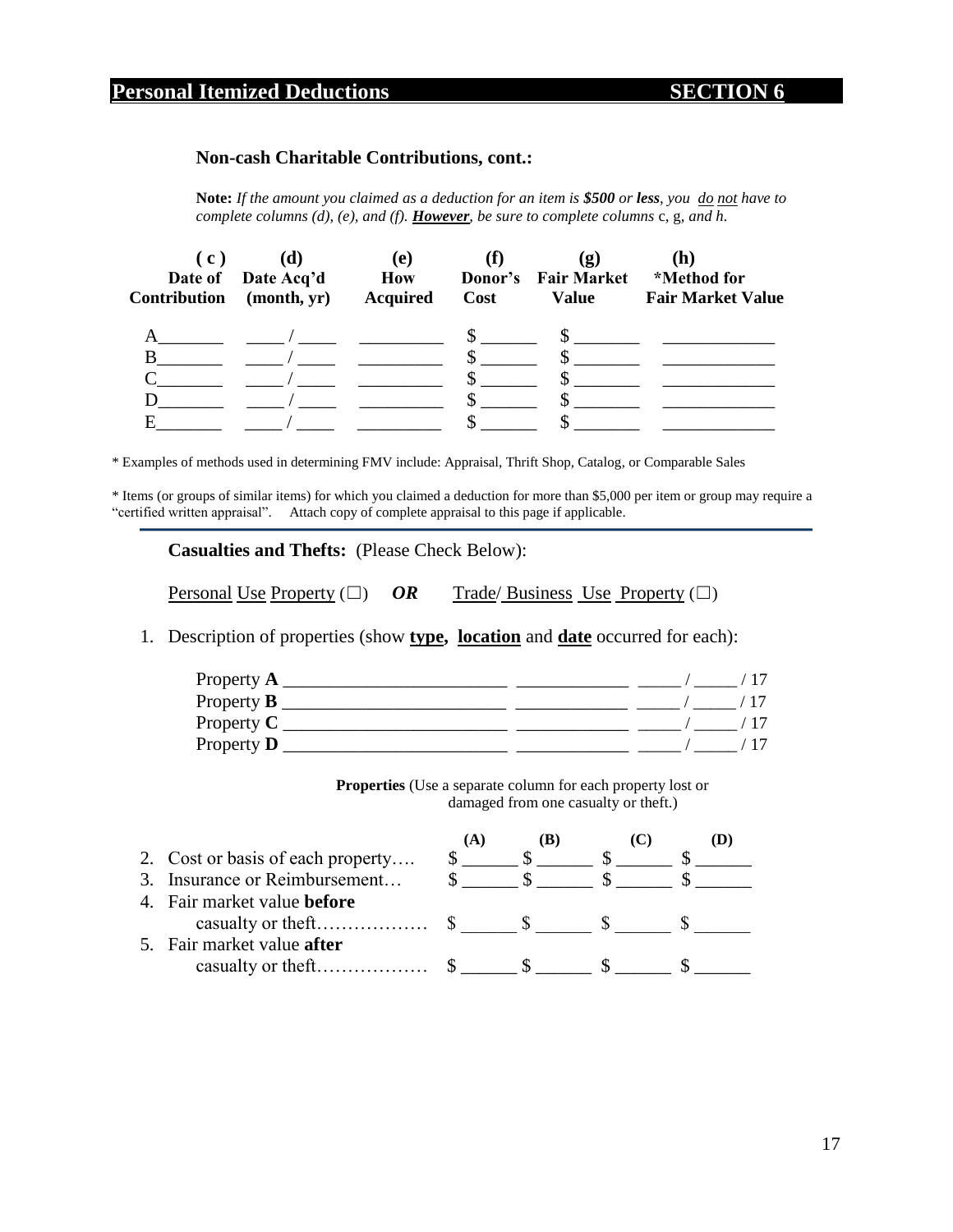#### **Job-Related Expenses**

**Note:** Please do not list Self-Employment "small business" expenses on this page (go to SECTION 9, page 17). You are an "employee" if your income is reported on Form W-2 rather than From 1099- MISC.

| Taxpaver:                                                                                                                                                                                                                                                                                                                                                                                                              | Spouse:                     |
|------------------------------------------------------------------------------------------------------------------------------------------------------------------------------------------------------------------------------------------------------------------------------------------------------------------------------------------------------------------------------------------------------------------------|-----------------------------|
| 1. Parking fees, tolls, $\&$ local transportation $\$\_$                                                                                                                                                                                                                                                                                                                                                               | $\mathcal{S}$               |
| (Do not include expenses for commuting back and forth to work)                                                                                                                                                                                                                                                                                                                                                         |                             |
| 2. Lodging, airfare, rental cars (out of town) \$                                                                                                                                                                                                                                                                                                                                                                      | $\mathbb{S}$                |
| 3.                                                                                                                                                                                                                                                                                                                                                                                                                     |                             |
| Job related education (tuition $\&$ books) \$<br>4.                                                                                                                                                                                                                                                                                                                                                                    | $\sim$                      |
| 5.                                                                                                                                                                                                                                                                                                                                                                                                                     | $\sim$                      |
| 6.                                                                                                                                                                                                                                                                                                                                                                                                                     |                             |
| 7. Cellular phone ( ___% used for work)                                                                                                                                                                                                                                                                                                                                                                                |                             |
| $Total Amount: \dots$ \$                                                                                                                                                                                                                                                                                                                                                                                               |                             |
| 8. Meals and entertainment expenses\$                                                                                                                                                                                                                                                                                                                                                                                  |                             |
| 9. Number of days worked out of town overnight: ________ days                                                                                                                                                                                                                                                                                                                                                          | $\frac{days}{dx}$           |
| 10. Union and professional dues \$                                                                                                                                                                                                                                                                                                                                                                                     | $\frac{\text{S}}{\text{S}}$ |
| 11. Professional subscriptions\$                                                                                                                                                                                                                                                                                                                                                                                       |                             |
| 12. Uniforms and protective clothing & shoes\$                                                                                                                                                                                                                                                                                                                                                                         |                             |
| 13. Job hunting expense (same occupation):                                                                                                                                                                                                                                                                                                                                                                             |                             |
| (Resume prep, employment agency fees, travel) $\frac{1}{2}$ ______________                                                                                                                                                                                                                                                                                                                                             | $\mathbb{S}$                |
| $\mathbf{f}_1, \ldots, \mathbf{f}_n, \ldots, \mathbf{f}_n, \ldots, \mathbf{f}_n, \ldots, \mathbf{f}_n, \ldots, \mathbf{f}_n, \ldots, \mathbf{f}_n, \ldots, \mathbf{f}_n, \ldots, \mathbf{f}_n, \ldots, \mathbf{f}_n, \ldots, \mathbf{f}_n, \ldots, \mathbf{f}_n, \ldots, \mathbf{f}_n, \ldots, \mathbf{f}_n, \ldots, \mathbf{f}_n, \ldots, \mathbf{f}_n, \ldots, \mathbf{f}_n, \ldots, \mathbf{f}_n, \ldots, \mathbf{$ |                             |

a) **Reimbursement** received from your employer for above (**non-meal)** expenses that was **not** included as wages in box 1, Form W-2. Include any amount reported under code "**L**" in box 13, Form W-2……. \$ \_\_\_\_\_\_\_\_\_ \$ \_\_\_\_\_\_\_\_\_

b) **Reimbursement** rec'd for Meals/Entertainment..\$ \$

- 14. \*As an employee, did either you or your spouse maintain an **office in the home** *for the convenience of your employer,* as a condition of your employment, AND use regularly and exclusively for business purposes? (☐) Taxpayer or (☐) Spouse **(check one)**
- 15. \*Was your office in home the **principal place** of business and used for any trade including for the storage of inventory or product samples?  $(\Box)$  Yes  $(\Box)$  No
- 16. \*Was your office in home the place where you **met** or **dealt** with your patients, clients, or customers in the normal course of your employment?  $(\Box)$  Yes  $(\Box)$  No

*If you answered 'Yes' to the questions #14, #15, #16, complete (Home Office section, next page).*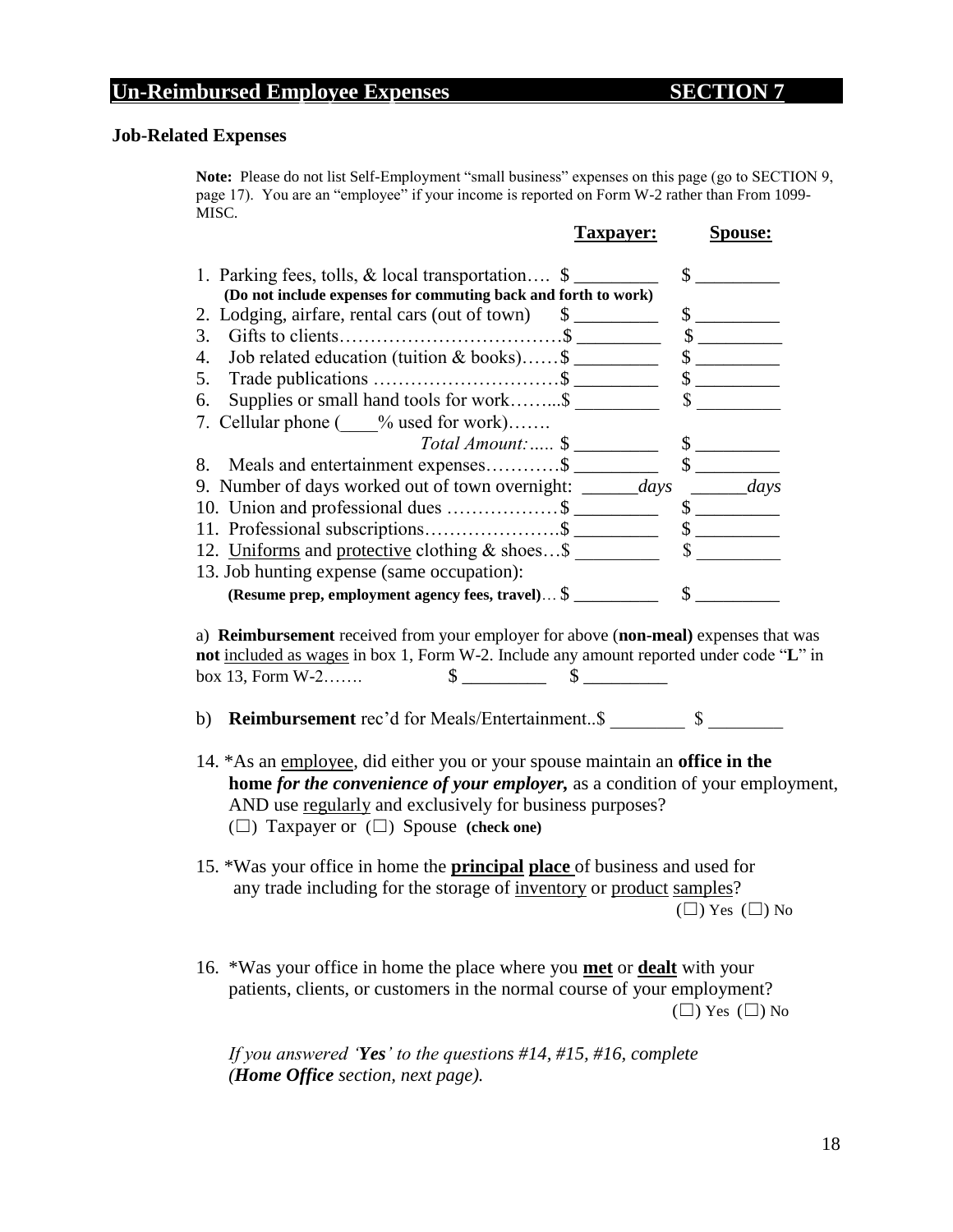### **Unreimbursed Employee Expenses SECTION 7**

**Home Office Deductions for Job:** (Required by employer as a condition of employment)

|                     | 3. Was your home used for child day care business? ( $\square$ ) Yes ( $\square$ ) No<br>(If yes, complete the following):               |               |
|---------------------|------------------------------------------------------------------------------------------------------------------------------------------|---------------|
|                     |                                                                                                                                          |               |
|                     |                                                                                                                                          |               |
|                     |                                                                                                                                          |               |
|                     | 4. Total wages earned in 2017 from this occupation  \$                                                                                   |               |
|                     | 5. Percent of wages earned from the business use of this home _____%                                                                     |               |
|                     | 8. Utilities (electric, gas, water, heat) "Do not include phone"\$<br>9. Rent paid on home (total amount for year during "office use")\$ |               |
|                     |                                                                                                                                          |               |
|                     |                                                                                                                                          |               |
|                     |                                                                                                                                          |               |
|                     | 12. Cost of home (purchased price plus improvements) \$                                                                                  |               |
|                     |                                                                                                                                          |               |
|                     | 14. Home Improvements (affecting office) made last year:<br>(Do not include amounts for painting, maintenance, or repairs)               |               |
| Date Improved       | <b>Description of Improvement</b>                                                                                                        | <b>Amount</b> |
| 10. Other expenses: |                                                                                                                                          |               |
| /17<br>/ 17         |                                                                                                                                          |               |

**15.** If you purchased any "**assets**" such as (**computers, software, office equipment, furniture,** or **machinery**) for use in your **job** during the past tax year complete the following: **(Note: Use of these items must be required as a condition of employment)**

| Date<br><b>Purchased:</b> | Asset: | <b>Price:</b> | Percent of<br><b>Business use:</b> |
|---------------------------|--------|---------------|------------------------------------|
|                           |        |               |                                    |
|                           |        |               | $\frac{6}{6}$                      |
|                           |        |               | $\frac{0}{0}$                      |
|                           |        |               | $\mathbf{0}$                       |
|                           |        |               | $\mathbf{0}$                       |
|                           |        |               |                                    |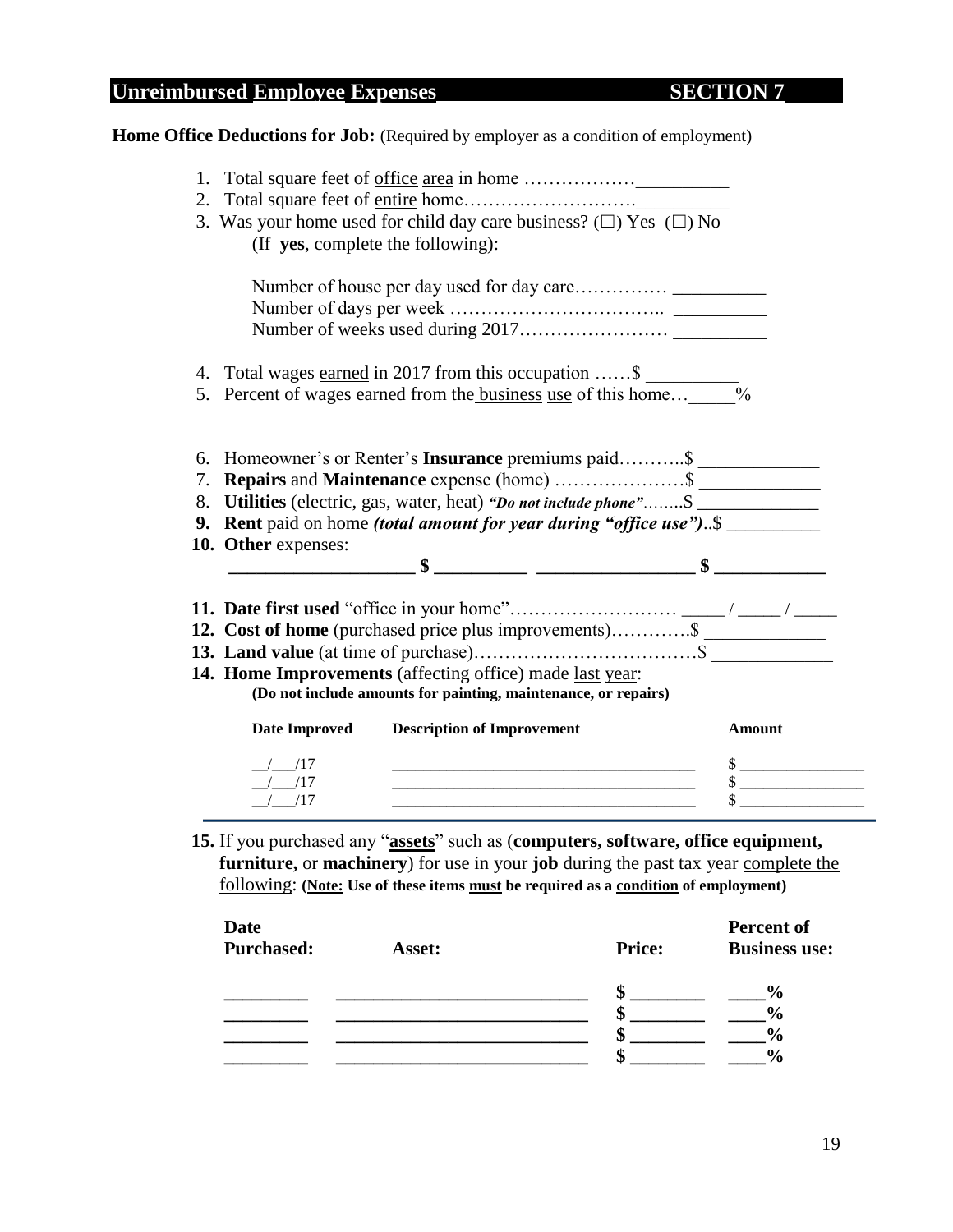### **Unreimbursed Employee Expenses SECTION 7**

#### **Vehicle Expenses:** (Job-related only)

1. Did you have non-commuting driving expenses for your job that your employer did not reimburse you for? (*If yes complete the following):*

|                                            | Taxpayer: | pouse: |
|--------------------------------------------|-----------|--------|
| Do you (own) or (lease) vehicle?           |           |        |
| Year, make, and model of vehicle           |           |        |
|                                            |           |        |
| Type of vehicle (car, truck etc.)          |           |        |
| *Total miles driven for the year           |           |        |
| Business miles driven for the year         |           |        |
| Commuting miles driven for the year        |           |        |
| Other (personal) miles driven for the year |           |        |
| Average daily commuting miles (to work)    |           |        |
|                                            |           |        |

#### *\*("Total Miles" refers to personal, business, and commuting miles driven last year)*

| 2. |                                                                                  |  |
|----|----------------------------------------------------------------------------------|--|
| 3. |                                                                                  |  |
| 4. | Is another vehicle available for personal use ( $\square$ ) Yes ( $\square$ ) No |  |
| 5. | If your employer provided you with a vehicle, is personal                        |  |
|    |                                                                                  |  |

#### **Actual vehicle expenses:** (Optional)

(Lines \*6-10 are optional if using the **"Standard Mileage Rate"** per mile allowance

|                                                                                     | Taxpayer: | Spouse:               |
|-------------------------------------------------------------------------------------|-----------|-----------------------|
| 6.                                                                                  |           |                       |
| 7.                                                                                  |           |                       |
| Vehicle lease payments (total for year) \$<br>8.                                    |           |                       |
| Original (cost) or <u>Lease Value</u> of vehicle\$<br>9.                            |           |                       |
| 10. Fair Market Value of vehicle on date first                                      |           |                       |
|                                                                                     |           |                       |
| Date Purchased vehicle:<br>a.                                                       |           |                       |
| 11. Did either you or your spouse receive any reimbursement for the business use of |           |                       |
| your car? If Yes, enter amount rec'd Taxpayer: \$                                   |           | Spouse: $\frac{1}{2}$ |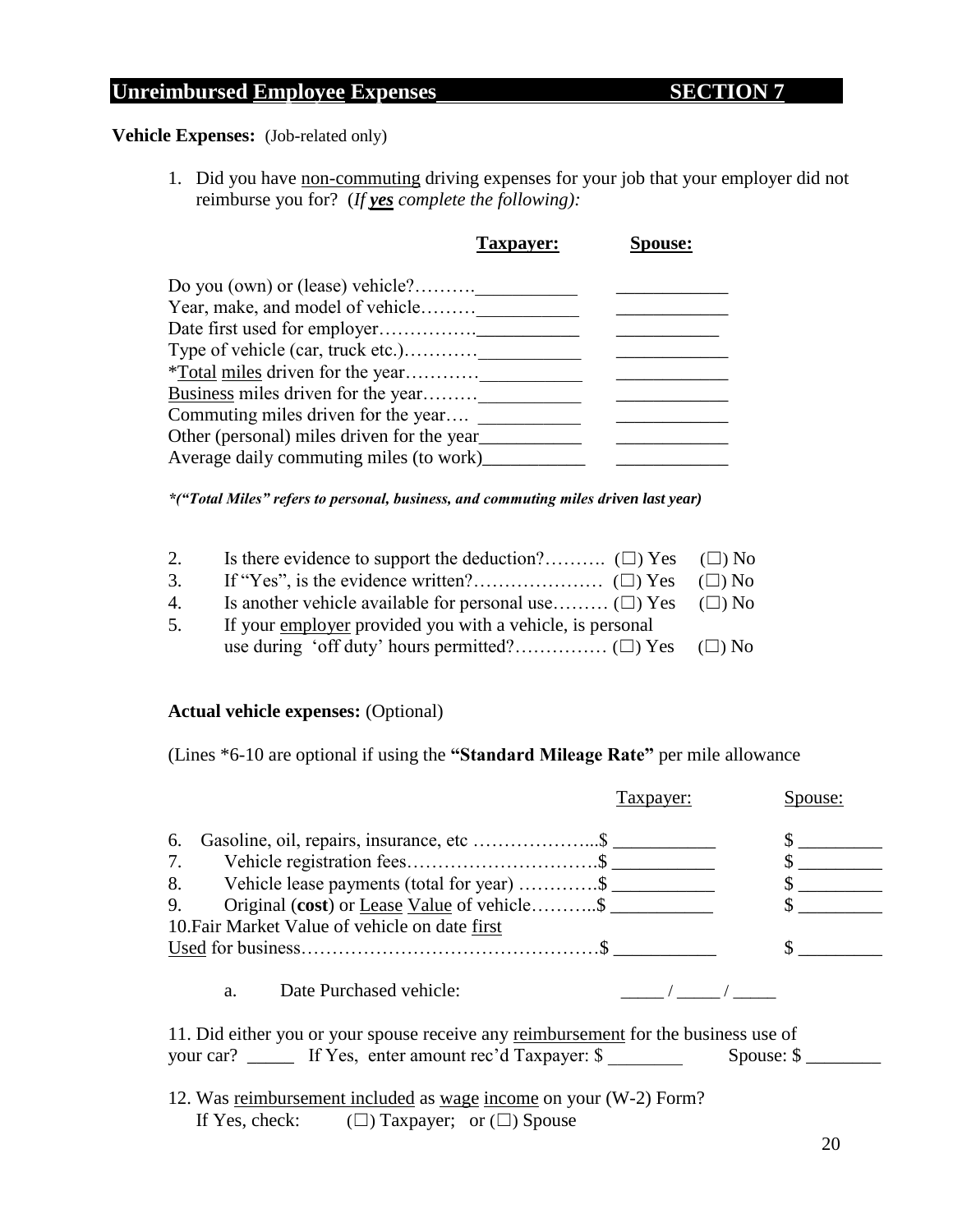# **Miscellaneous Deductions SECTION 8**

| Appraisal fees to determine casualty loss or charitable contribution\$<br>1.                                                                                                                                                               |      |
|--------------------------------------------------------------------------------------------------------------------------------------------------------------------------------------------------------------------------------------------|------|
| Cost of clerical help and/or office rent in connection with managing<br>2.                                                                                                                                                                 |      |
| 3. If you used your home computer to manage your investments which<br>produce taxable income, enter:<br>Date first used: $\angle$ / $\angle$ / $\angle$ $\angle$ $\angle$ $\angle$ $\angle$ cost: \$ _ _ Investment use                    | $\%$ |
| 4. Excess deductions (including administrative expenses) allowed a<br>beneficiary on termination of an <u>estate</u> or trust. ( <i>From Schedule K-1</i> ) \$                                                                             |      |
| 6. Fees paid to broker, bank, trustee, or similar agent to collect taxable<br>bond interest or dividends on shares of stock. (Do not include fees paid to<br>a broker for the purchase or sale of investments such as stocks or bonds)  \$ |      |
| 7. Hobby expenses (up to the amount of <u>hobby income</u> received)\$                                                                                                                                                                     |      |
| 8. Indirect deductions of " <i>pass-through entities</i> " (from <b>Schedule K-1</b> )\$                                                                                                                                                   |      |
| 9. Investment counsel & advisory fees re: (management of investments)\$                                                                                                                                                                    |      |
| 10. Legal fees (incurred to produce or collect taxable income)\$                                                                                                                                                                           |      |
| 11. Loss on deposits in an insolvent or bankrupt financial institution\$                                                                                                                                                                   |      |
| 12. Repayments of income previously included as income in a prior year\$                                                                                                                                                                   |      |
| 13. Safe Deposit Box rental (used for storing taxable income producing items)\$                                                                                                                                                            |      |
| 14. Service Charges on dividend reinvestment plans\$                                                                                                                                                                                       |      |
| 15. Tax Preparation Fees (including accounting & electronic filing fees) \$                                                                                                                                                                |      |
|                                                                                                                                                                                                                                            |      |
| <b>Other Miscellaneous Deductions:</b> (not subject to 2% limit of adjusted gross income)                                                                                                                                                  |      |
| Federal estate tax paid on decedent's income reported on this return\$<br>1.                                                                                                                                                               |      |
| a.<br>(Include Form W-2G "Certain Gambling Winnings")                                                                                                                                                                                      |      |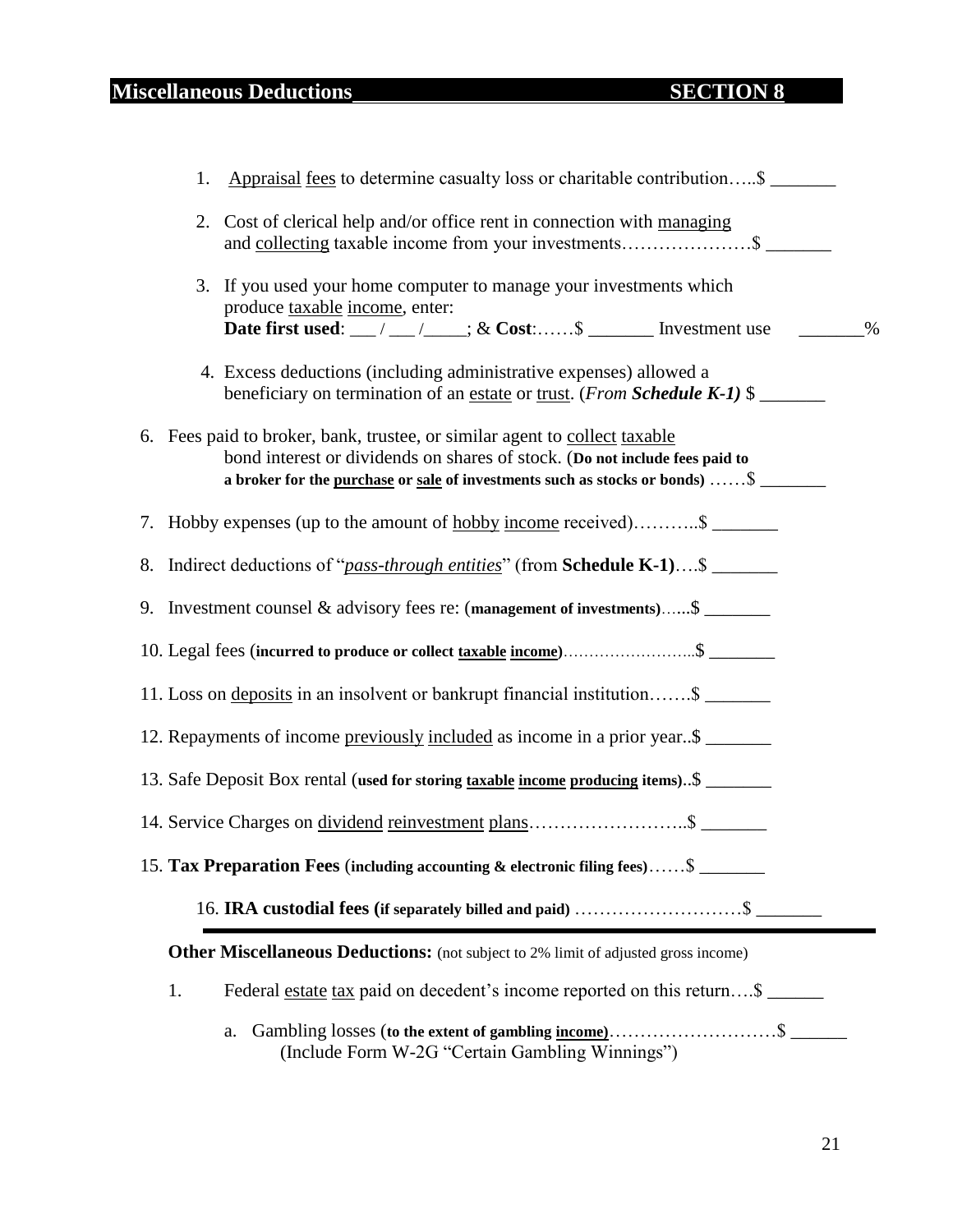### **Small Business Income & Expenses SECTION 9**

#### **Sole Proprietorship:**

*\*(Do not report income and deductions from Corporations or Partnerships here)*

**NOTE:** Please complete a **separate page** for "*each*" business activity.

| 1.  | $(\Box)$ Spouse $(\Box)$ Joint                                                                                                   |
|-----|----------------------------------------------------------------------------------------------------------------------------------|
| 2.  |                                                                                                                                  |
| 3.  |                                                                                                                                  |
| 4.  |                                                                                                                                  |
| 5.  |                                                                                                                                  |
| 6.  | Accounting Method: ( $\square$ ) Cash ( $\square$ ) Accrual ( $\square$ ) Other (specify)                                        |
| 7.  | Did you 'actively $\&$ materially' participate in the operation of this business<br>during $2017$ ? ( $\Box$ ) Yes ( $\Box$ ) No |
| 8.  | Date you started this business: $\frac{1}{\sqrt{2\pi}}$                                                                          |
| 9.  | Did you sell or fully dispose of this business to an <u>unrelated</u> person during the                                          |
| 10. | If you sold any business property or equipment, complete worksheet on page (4).                                                  |
| 11. | Is your investment in this business 100% (meaning no partners)? ( $\square$ ) Yes ( $\square$ ) No                               |
|     | <b>Income:</b> ( <i>Do not include state sales tax collected as income</i> )                                                     |
| 12. | Gross Income or Sales (include amounts received from 1099-MISC) \$                                                               |
| 13. | Returns and allowances (refunds to customers) if included in Gross Income                                                        |
|     |                                                                                                                                  |

### **Cost of Goods Sold- (if applicable)**

| 14. | Method used to value closing inventory:                                                                |
|-----|--------------------------------------------------------------------------------------------------------|
|     | $(\square)$ Cost $(\square)$ Lower of cost or market $(\square)$ Other (attach explanation)            |
| 15. | Was there any change in determining quantities, costs, or valuations between                           |
|     | opening and closing inventory? ( $\square$ ) Yes ( $\square$ ) No If 'Yes,' attach explanation         |
|     | <b>Exclude inventory purchased/used for personal use!</b>                                              |
| 16. | <b>Inventory</b> at <b>beginning</b> of year: (if different from last year's closing inventory, attach |
| 17. | <b>Purchases</b> (cost of items for resale to customers)\$                                             |
| 18. | <b>Cost of Contract Labor</b> (do not include wages paid to employees) $\frac{1}{2}$                   |
|     |                                                                                                        |
| 19. |                                                                                                        |

#### **Miscellaneous Business Income:**

21. **Other Income** (ex: federal/state gas tax credit/refund, state sales tax allowance) \$ *(Report business operating expenses on next page)….*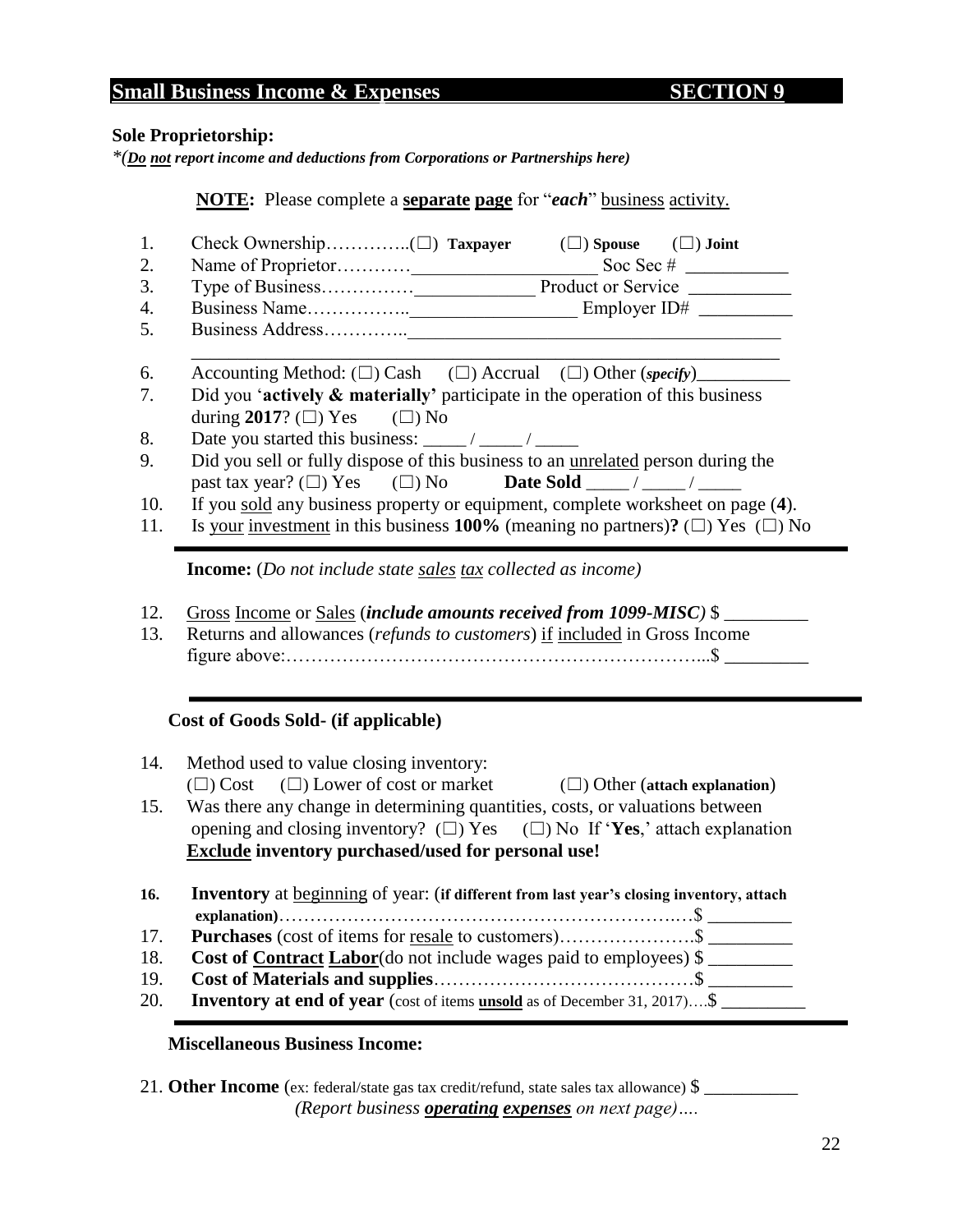### **Small Business Income/Expenses** SECTION 9

### **Business Operating Expenses:**

| 22. |                                                                                              |                             |
|-----|----------------------------------------------------------------------------------------------|-----------------------------|
| 23. | Bad debts from sales or services <i>(if included in gross income reported)</i> \$            |                             |
| 24. | Car and truck expenses (complete vehicle worksheet on next page)                             |                             |
| 25. |                                                                                              |                             |
| 26. |                                                                                              |                             |
| 27. | Equipment, Furniture, Machinery, or Tools (complete asset worksheet on page 20)              |                             |
| 28. |                                                                                              |                             |
| 29. | Insurance (example: business liability, workman's comp)\$                                    |                             |
| 30. | Interest:                                                                                    |                             |
|     | Mortgage (paid to banks, on business property.) \$<br>a.                                     |                             |
|     | b.                                                                                           |                             |
| 31. |                                                                                              |                             |
| 32. |                                                                                              |                             |
| 33. |                                                                                              |                             |
| 34. | Rent or lease:                                                                               |                             |
|     |                                                                                              |                             |
|     | b. Other business property (example: Office, storage, land, etc.) \$                         |                             |
|     |                                                                                              |                             |
| 35. |                                                                                              |                             |
| 36. |                                                                                              |                             |
| 37. | Taxes & Licenses:                                                                            |                             |
|     | a. FICA and Medicare ('matching' payroll taxes, paid on behalf of employees) \$              |                             |
|     |                                                                                              |                             |
|     | $c_{\cdot}$                                                                                  |                             |
|     | Tangible Business Property Taxes (paid to local city/county)\$<br>d.                         |                             |
|     | e.                                                                                           |                             |
| 38. | Travel/Out of town (airfare, lodging, rental cars, taxi, etc.)\$                             |                             |
| 39. |                                                                                              |                             |
|     | (Number of days you were <i>out of town</i> 'overnight' on business): <i>days</i>            |                             |
| 40. | Utilities (electric, gas, water, heat, etc.) "Do not include your home." \$                  |                             |
| 41. |                                                                                              |                             |
| 42. |                                                                                              |                             |
| 43. | <b>Other Expenses:</b>                                                                       |                             |
|     |                                                                                              |                             |
|     |                                                                                              |                             |
|     | Cellular phone ( __% used for business)? Total expense for year: \$<br>$\mathbf{c}.$         |                             |
|     | d.                                                                                           |                             |
|     | Education (tuition, books; business related to maintain or improve existing business.)<br>e. |                             |
|     | (Do not include education expenses incurred to start your business)\$                        |                             |
|     | f.                                                                                           |                             |
|     |                                                                                              | $\frac{\text{S}}{\text{S}}$ |
|     | g.                                                                                           | $\sim$                      |
|     | h.                                                                                           |                             |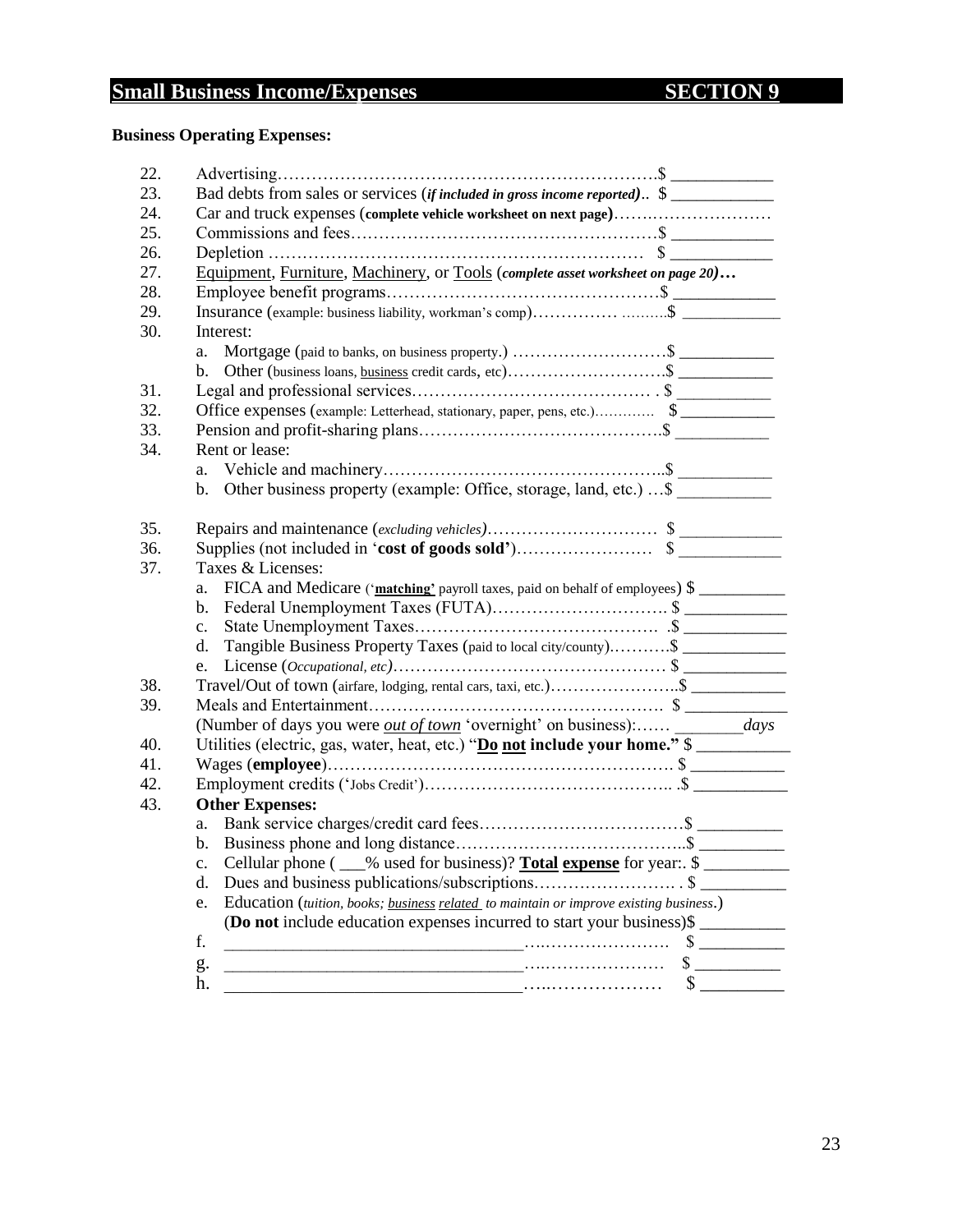### Small Business Income / Expenses **SECTION 9**

### **Business Vehicle Expense Worksheet:**

|                                 | Vehicle #1                                                                                                                     | Vehicle #2 | Vehicle#3                                         |
|---------------------------------|--------------------------------------------------------------------------------------------------------------------------------|------------|---------------------------------------------------|
| 44.<br>45.<br>46.<br>47.<br>48. | Date first used for business:                                                                                                  |            |                                                   |
| 49.<br>50.                      |                                                                                                                                |            |                                                   |
| 51.                             |                                                                                                                                |            |                                                   |
| 52.                             | Is another vehicle available for                                                                                               |            |                                                   |
| 53.                             | Was the vehicle available for personal<br>use during 'off-duty' hours? $(\Box) Y (\Box) N (\Box) Y (\Box) N (\Box) Y (\Box) N$ |            |                                                   |
| 54.                             | Was the vehicle used primarily by a more than<br>5% owner or related person? ( $\square$ ) Y ( $\square$ ) N                   |            | $(\square) Y (\square) N (\square) Y (\square) N$ |
| 55.                             | Did you use more than one vehicle<br>simultaneously (at the same time) for                                                     |            |                                                   |
| 56.                             | Is there evidence to support the business use claimed? $(\Box) Y (\Box) N$                                                     |            |                                                   |
| 57.                             |                                                                                                                                |            |                                                   |

### **Actual Vehicle Expenses:**

*(Do not complete if taking the "Standard Mile Allowance")*

|     |                                                    | Vehicle #1 | Vehicle #2 | Vehicle #3 |
|-----|----------------------------------------------------|------------|------------|------------|
| 58. | Gas, oil, repairs, insurance $\quad \quad$         |            |            |            |
| 59. | Vehicle registration fees $\frac{1}{2}$            |            |            |            |
| 60. | Vehicle <b>lease</b> payments (year)\$             |            |            |            |
| 61. |                                                    |            |            |            |
| 62. |                                                    |            | (yrs)      | (yrs)      |
| 63. | Parking fees and tolls $\dots$ \$                  |            |            |            |
| 64. | Interest paid on vehicle \$                        |            |            |            |
| 65. |                                                    |            |            |            |
| 66. | Vehicle purchase price/basis\$                     |            | SS.        |            |
| 67. |                                                    |            |            |            |
| 68. | Sales price of vehicle (if sold) $\quad \quad$     |            |            |            |
| 69. | Expenses of sale (advertising, etc.) $\frac{1}{2}$ |            |            |            |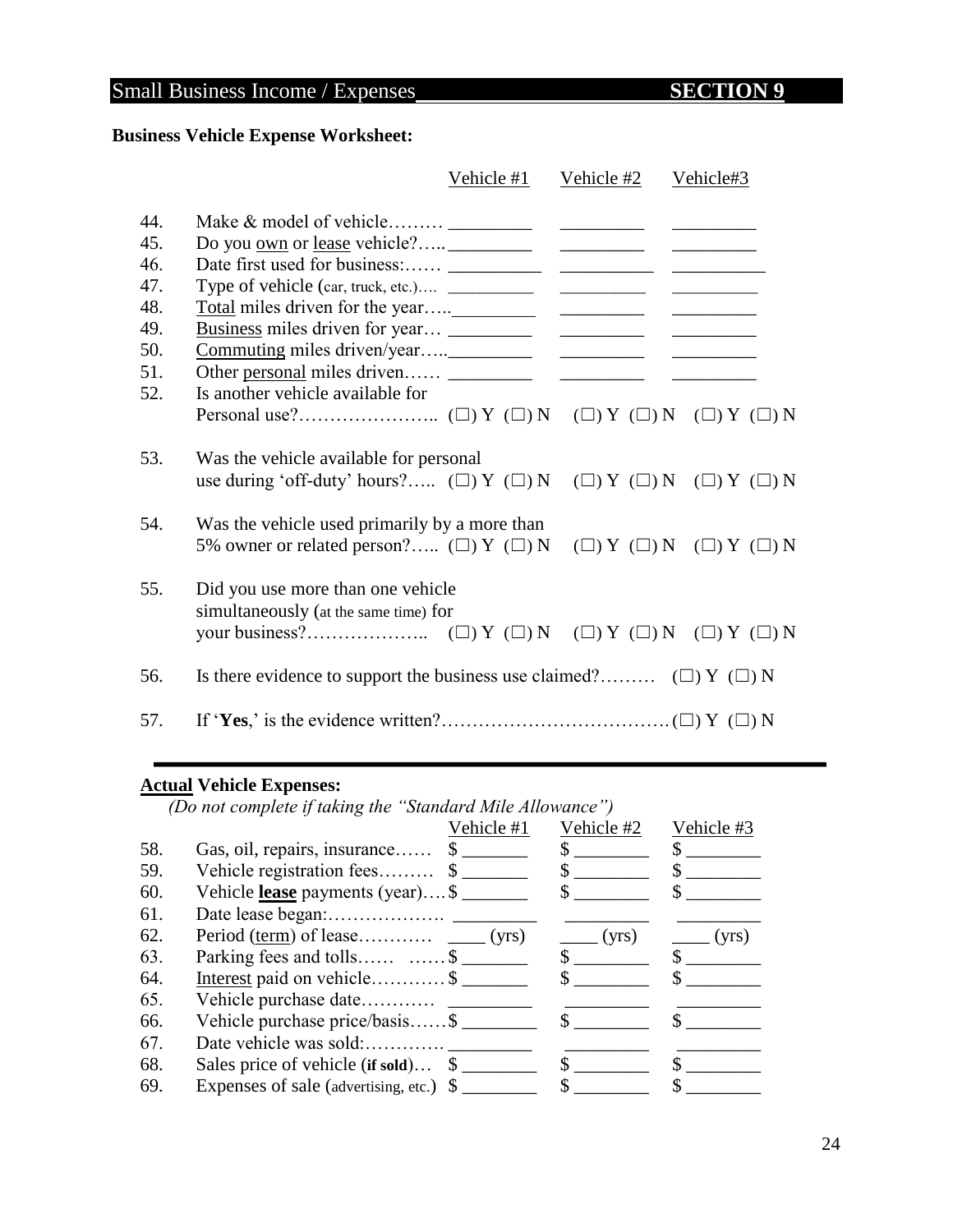### **Small Business & Expenses SECTION 9**

#### **Equipment and Other Assets Purchases for Business:**

70. If you purchased any "assets" such as **computers, software, office equipment, furniture, tools,** or **machinery** for use in your business during the past year, complete the following:

| <b>Date</b>       |        |               | Percent of           |
|-------------------|--------|---------------|----------------------|
| <b>Purchased:</b> | Asset: | <b>Price:</b> | <b>Business use:</b> |
|                   |        | \$            | %                    |
|                   |        | \$            | $\%$                 |
|                   |        | \$            | %                    |
|                   |        | \$            | $\%$                 |
|                   |        | \$            | %                    |
|                   |        | \$            | $\%$                 |
|                   |        | \$            | %                    |
|                   |        | \$            | $\%$                 |
|                   |        | \$            | $\%$                 |
|                   |        | \$            | %                    |
|                   |        | \$            | %                    |
|                   |        | \$            | $\%$                 |
|                   |        | \$            | $\%$                 |
|                   |        | \$            | $\%$                 |
|                   |        | S             | $\%$                 |

*Note: (If you converted personal property items to business use, under the heading 'Date Purchased,' indicate date when asset was first used for business and, under the heading 'Price', indicate fair market value of asset on date of first business use)*

#### **Business Use of Your Home:**

- 71. Did you maintain an office in your home that was used **regularly** and **exclusively** for your business including administrative or mgmt. functions? ( $\Box$ ) Yes ( $\Box$ ) No
- 72. Was your office in home the **principal place** of business and used for any business purpose including for the storage of <u>inventory</u> or product samples? ( $\Box$ ) Yes ( $\Box$ ) No
- 73. Was your office in home the place where you **met** or **dealt** with your patients, clients or customers in the normal course of your trade or business? ( $\Box$ ) Yes ( $\Box$ ) No

*If you answered 'Yes' to questions #71and #72, (or) #73, complete (Home Office Section on next page).*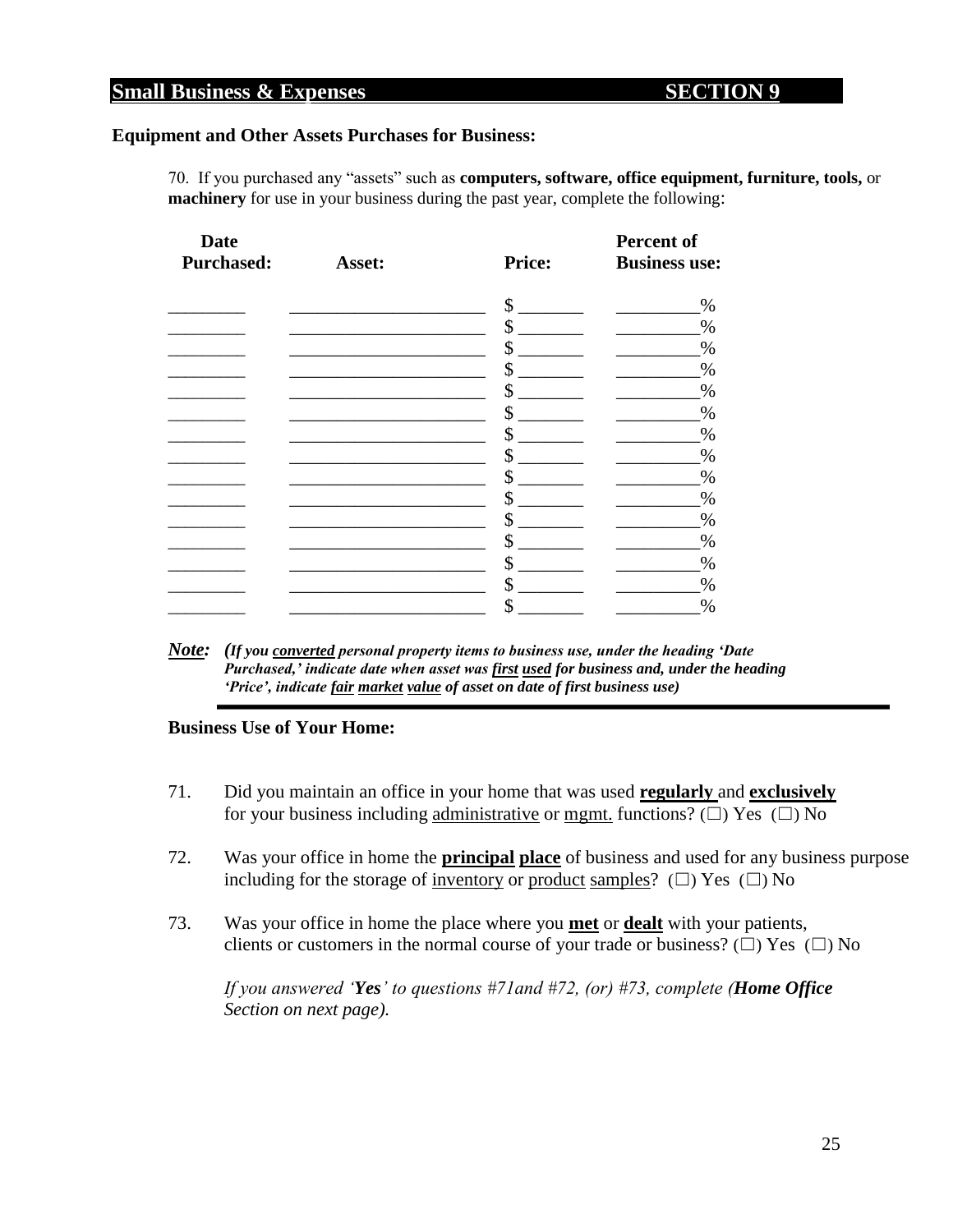### Small Business Income / Expenses **SECTION 9**

#### **Home Office Deductions for Business:**

|  |  | sq. ft. |
|--|--|---------|
|  |  |         |

- 75. Total square feet of entire home…………………………\_\_\_\_\_\_\_\_\_sq. ft.
- 76. Was your home used for child day care business? ( $\Box$ ) Yes ( $\Box$ ) No

(If '**yes**', complete the following):

- a. Number of hours per day used for day care……………… b. Number of days per week used for day care………………
- c. Number of weeks used for day care during 2017.…………….\_\_\_\_\_\_\_\_\_
- 77. What percent (%) of your gross business income is derived from the **business use of your home**?…………………… ( \_\_\_\_%)
- **KEY: (a) Direct** column = expenses the ONLY apply 100% to your Home Office **(b) Indirect** column = expenses that benefit the **entire** house **including** office

|                        | (a) <b>Direct</b>                                                                                                                     | (b) Indirect                |
|------------------------|---------------------------------------------------------------------------------------------------------------------------------------|-----------------------------|
|                        |                                                                                                                                       |                             |
|                        | <b>Interest</b> paid on $2^{nd}$ mtg./home equity loans. \$                                                                           |                             |
|                        | Real Estate Taxes paid on home \$                                                                                                     |                             |
|                        |                                                                                                                                       |                             |
|                        |                                                                                                                                       |                             |
|                        | Repairs and Maintenance \$                                                                                                            |                             |
|                        | Utilities (electric, gas, water, & heat) \$                                                                                           | $\frac{\text{S}}{\text{S}}$ |
|                        | <b>Rent</b> paid (during period of "office use"-total amt) \$                                                                         |                             |
| <b>Other</b> expenses: |                                                                                                                                       |                             |
|                        |                                                                                                                                       |                             |
|                        |                                                                                                                                       |                             |
|                        |                                                                                                                                       |                             |
|                        | Cost of home (purchase price plus improvements) \$                                                                                    |                             |
|                        |                                                                                                                                       |                             |
|                        | Home Improvements made last year: (Date, Description & Amount)<br>(Do not include amounts for painting, maintenance, or repairs here) |                             |
|                        |                                                                                                                                       |                             |
|                        |                                                                                                                                       |                             |
|                        |                                                                                                                                       |                             |
|                        |                                                                                                                                       |                             |
|                        |                                                                                                                                       |                             |
|                        |                                                                                                                                       |                             |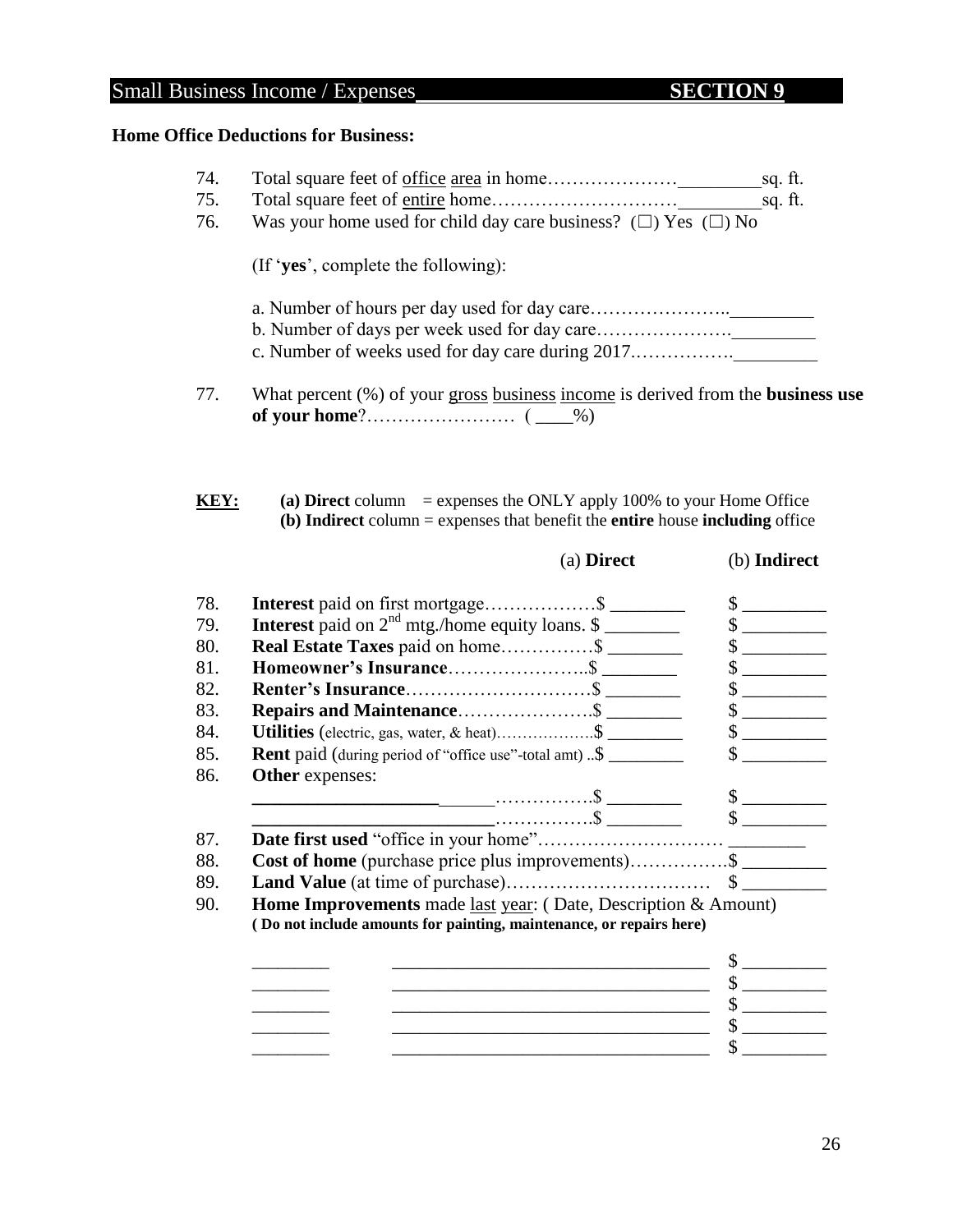### Rental Property Income / Expenses **SECTION 10**

### **Type of Real Estate:**

| Owner of Property: (Taxpayer, Spouse, or Joint) $A \_\_\_\_B \_\_\_C \_\_\_D \_\_\_\_D$                                                                                                                                                                                                               |                             |                             |                             |                             |
|-------------------------------------------------------------------------------------------------------------------------------------------------------------------------------------------------------------------------------------------------------------------------------------------------------|-----------------------------|-----------------------------|-----------------------------|-----------------------------|
| Enter your ownership percentage (if less than $100\%$ ) A ______ B _____ C _____ D _____                                                                                                                                                                                                              |                             |                             |                             |                             |
| Number of days personal use during the year $A \_ B \_ C \_ D \_ D \_ D$                                                                                                                                                                                                                              |                             |                             |                             |                             |
| Did you actively & materially participate in the                                                                                                                                                                                                                                                      |                             |                             |                             |                             |
| operation of each rental property during the tax year? A ______ B _____ C _____ D _____                                                                                                                                                                                                               |                             |                             |                             |                             |
| <b>Date</b> you ceased renting or sold this property: $A \_ B \_ C \_ C \_ D \_ D \_ D$                                                                                                                                                                                                               |                             |                             |                             |                             |
| <b>Income:</b>                                                                                                                                                                                                                                                                                        |                             | $(A)$ $(B)$                 | (C)                         | (D)                         |
|                                                                                                                                                                                                                                                                                                       |                             |                             |                             |                             |
| Rents received ( <i>total for year</i> ) $\frac{25}{100}$ $\frac{3}{100}$ $\frac{3}{100}$ $\frac{3}{100}$ $\frac{3}{100}$ $\frac{3}{100}$ $\frac{3}{100}$ $\frac{3}{100}$ $\frac{3}{100}$ $\frac{3}{100}$ $\frac{3}{100}$ $\frac{3}{100}$ $\frac{3}{100}$ $\frac{3}{100}$ $\frac{3}{100}$ $\frac{3}{$ |                             |                             |                             |                             |
|                                                                                                                                                                                                                                                                                                       |                             |                             |                             |                             |
| <b>Expenses:</b>                                                                                                                                                                                                                                                                                      |                             |                             |                             |                             |
|                                                                                                                                                                                                                                                                                                       |                             |                             | $\frac{1}{\sqrt{2}}$        | $\frac{1}{2}$               |
|                                                                                                                                                                                                                                                                                                       |                             | $\frac{mi}{i}$              | $\frac{mi}{i}$              | $\frac{mi}{i}$              |
| Travel (airfare, lodging)\$                                                                                                                                                                                                                                                                           |                             | $\frac{\text{S}}{\text{S}}$ |                             | $\frac{\text{S}}{\text{S}}$ |
| Cleaning and maintenance\$                                                                                                                                                                                                                                                                            |                             | $\frac{1}{\sqrt{2}}$        | $\frac{\text{S}}{\text{S}}$ |                             |
|                                                                                                                                                                                                                                                                                                       |                             |                             | $\frac{1}{2}$               | $\frac{\sqrt{2}}{2}$        |
|                                                                                                                                                                                                                                                                                                       |                             | $\frac{\text{S}}{\text{S}}$ | $\frac{\text{S}}{\text{S}}$ | $\frac{\text{S}}{\text{S}}$ |
| Legal & professional fees $\frac{1}{2}$                                                                                                                                                                                                                                                               |                             | $\frac{\text{S}}{\text{S}}$ |                             | $\frac{\sqrt{2}}{2}$        |
|                                                                                                                                                                                                                                                                                                       |                             | $\frac{\text{S}}{\text{S}}$ |                             | $\frac{\text{S}}{\text{S}}$ |
|                                                                                                                                                                                                                                                                                                       |                             | $\frac{1}{2}$               |                             | $\frac{\sqrt{2}}{2}$        |
|                                                                                                                                                                                                                                                                                                       |                             | $\frac{1}{2}$               |                             | $\frac{\text{S}}{\text{S}}$ |
|                                                                                                                                                                                                                                                                                                       |                             | $\frac{\sqrt{2}}{2}$        | $\frac{\text{S}}{\text{S}}$ | $\frac{\text{S}}{\text{S}}$ |
|                                                                                                                                                                                                                                                                                                       |                             |                             | $\frac{\text{S}}{\text{S}}$ |                             |
|                                                                                                                                                                                                                                                                                                       |                             |                             | $\frac{\sqrt{2}}{2}$        | $\frac{\text{S}}{\text{S}}$ |
|                                                                                                                                                                                                                                                                                                       | $\frac{\text{S}}{\text{S}}$ | $\frac{1}{2}$               | $\frac{1}{2}$               |                             |
| Other: (list)                                                                                                                                                                                                                                                                                         |                             |                             |                             |                             |
| <u> 1980 - Johann Barnett, fransk politik (</u><br>a.                                                                                                                                                                                                                                                 |                             | $\frac{\text{S}}{\text{S}}$ | $\frac{\text{S}}{\text{S}}$ | $\frac{\text{S}}{\text{S}}$ |
| b.                                                                                                                                                                                                                                                                                                    | $\mathbb{S}$                |                             | $\mathbb{S}$                |                             |

1. Description: (ex. **Single family home, condo, duplex)** and Property Address: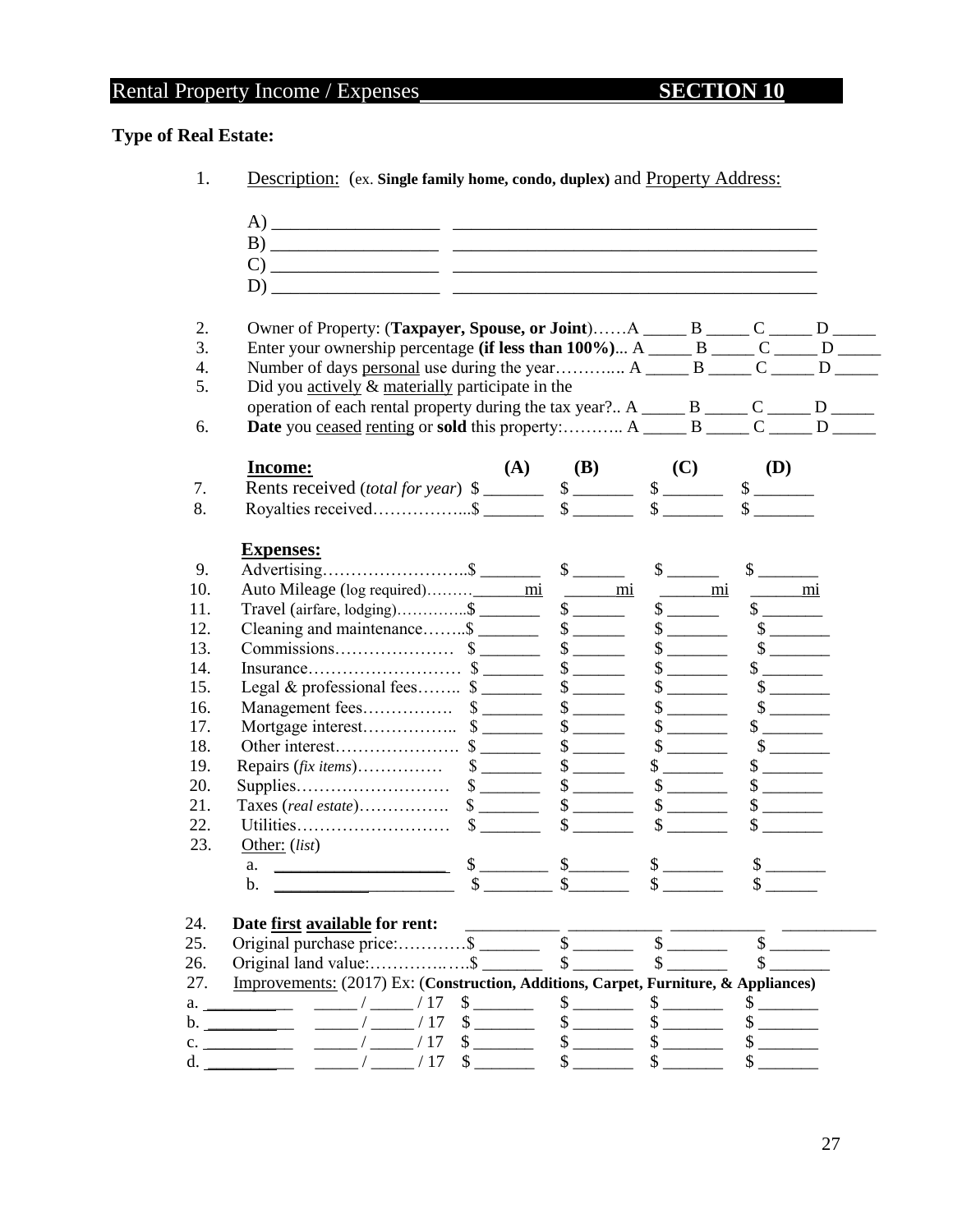### Farm Income / Expenses **SECTION 11**

| A.             |                                        | $\frac{1}{2}$ Social Security #                                                        |
|----------------|----------------------------------------|----------------------------------------------------------------------------------------|
| <b>B.</b>      |                                        | Employer ID $\#$                                                                       |
| $\mathbf{C}$ . | Accounting method: $(1)$ $(\Box)$ Cash | $(2)$ ( $\square$ ) Accrual                                                            |
| D.             |                                        | Did you actively & 'materially participate' in operation of this business during 2017? |

**Farm Income:(**Report sales of livestock held for **draft, breeding, sport** or dairy purposes on page 4)

| 2. Cost or other basis of livestock $\&$ other items reported on line 1               |
|---------------------------------------------------------------------------------------|
| 3. Sales of livestock, produce, grains, & other products you raised\$                 |
|                                                                                       |
|                                                                                       |
| 6. Amount of Commodity Credit Corporation (CCC) loans received\$                      |
| 7. Amount of (CCC) loans forfeited or repaid with certificates\$                      |
| 8. a Crop insurance proceeds & certain disaster payments received in 2017 \$          |
| <b>b</b> Do you elect to (defer) insurance or payments received to year 2018?         |
|                                                                                       |
| 10. Other income (including federal & state gasoline or fuel tax credit or refund) \$ |

### **Farm Expenses:**

| 11. Car/Truck (see vehicle worksheet, pg. 24) 24. Pension/profit sharing \$                                                                                                                                                                                                                                                                   |
|-----------------------------------------------------------------------------------------------------------------------------------------------------------------------------------------------------------------------------------------------------------------------------------------------------------------------------------------------|
| 25. Rent or Lease:                                                                                                                                                                                                                                                                                                                            |
| <b>a</b> Vehicles, equipment. \$<br>13. Conservation expenses\$                                                                                                                                                                                                                                                                               |
| <b>b</b> Other <i>(land, animals, etc)</i> $\$                                                                                                                                                                                                                                                                                                |
| 26. Repairs/maintenance\$<br>15. Depreciation (see asset worksheet, pg 25)                                                                                                                                                                                                                                                                    |
| 27. Seeds and plants $\frac{1}{2}$                                                                                                                                                                                                                                                                                                            |
| 28.Storage/warehousing\$                                                                                                                                                                                                                                                                                                                      |
| 29. Supplies purchased \$                                                                                                                                                                                                                                                                                                                     |
| 19. Freight & trucking $\mathcal{S}$<br>30. Taxes (excluding home). $\$\_\_$                                                                                                                                                                                                                                                                  |
| 31. Utilities (excluding home)\$<br>20. Gasoline, fuel, & oil (equipment) \$                                                                                                                                                                                                                                                                  |
| 32. Veterinary, breeding\$                                                                                                                                                                                                                                                                                                                    |
| 33. Other expenses:                                                                                                                                                                                                                                                                                                                           |
| <b>A</b> Mortgage (excluding home)\$<br>S<br>$\mathbf{a}$ and $\mathbf{a}$ and $\mathbf{a}$ and $\mathbf{a}$ and $\mathbf{a}$ and $\mathbf{a}$ and $\mathbf{a}$ and $\mathbf{a}$ and $\mathbf{a}$ and $\mathbf{a}$ and $\mathbf{a}$ and $\mathbf{a}$ and $\mathbf{a}$ and $\mathbf{a}$ and $\mathbf{a}$ and $\mathbf{a}$ and $\mathbf{a}$ and |
| <b>B</b> Other (business loans, equip., etc)\$ ________<br>h.                                                                                                                                                                                                                                                                                 |
|                                                                                                                                                                                                                                                                                                                                               |
|                                                                                                                                                                                                                                                                                                                                               |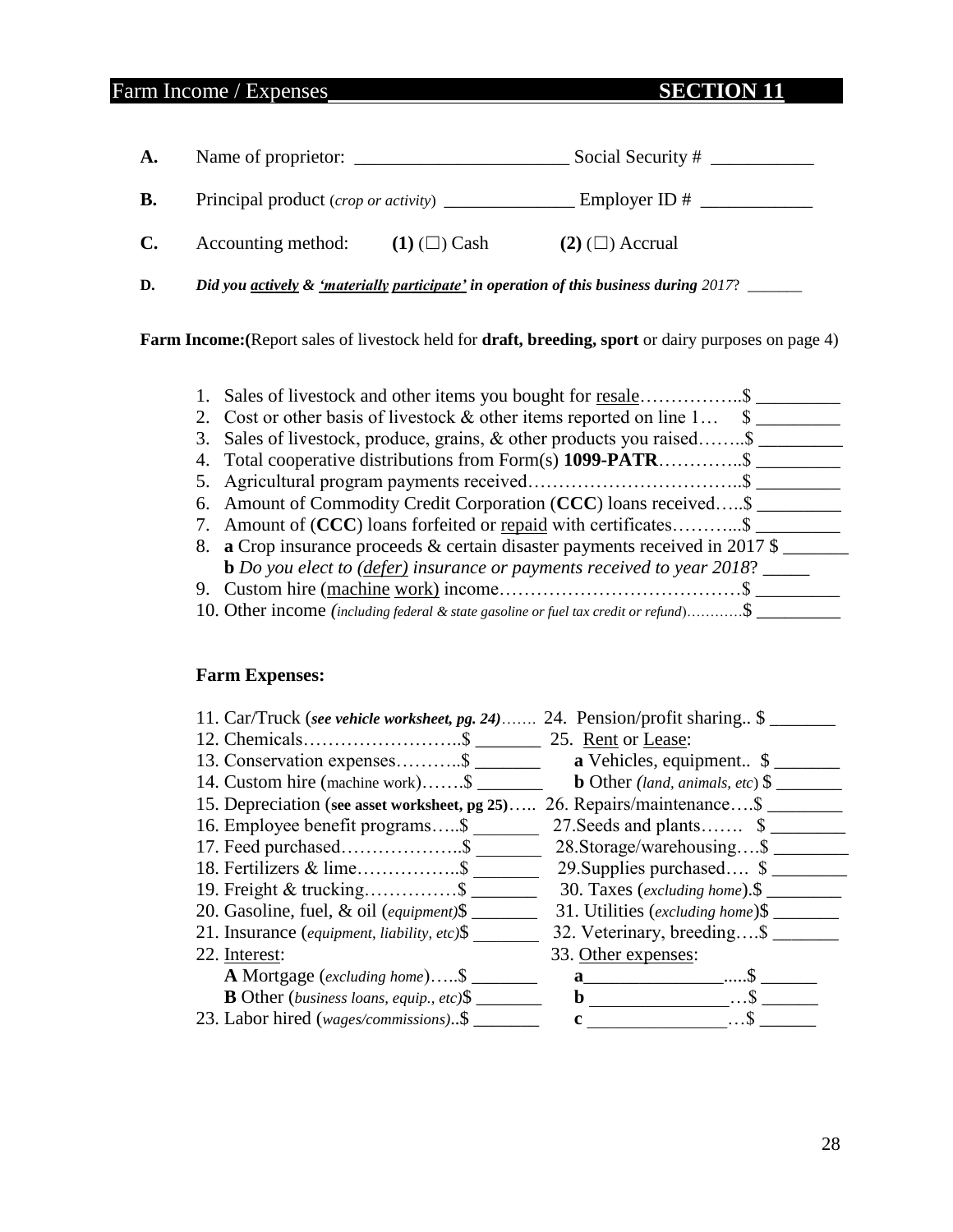### Farm Income / Expenses **SECTION 11**

### **Farm Vehicle Expenses:**

|                                                             |                                                                                                                                                                                                                                              | Vehicle #1 | Vehicle #2                                                                                                                                                                                                                    | Vehicle #3                                                                                                                                                                                                                                                                                                                                                                                                                                                                                                                                                                                                                                                                                                                                                                                                                                                                                                                                                                                  |
|-------------------------------------------------------------|----------------------------------------------------------------------------------------------------------------------------------------------------------------------------------------------------------------------------------------------|------------|-------------------------------------------------------------------------------------------------------------------------------------------------------------------------------------------------------------------------------|---------------------------------------------------------------------------------------------------------------------------------------------------------------------------------------------------------------------------------------------------------------------------------------------------------------------------------------------------------------------------------------------------------------------------------------------------------------------------------------------------------------------------------------------------------------------------------------------------------------------------------------------------------------------------------------------------------------------------------------------------------------------------------------------------------------------------------------------------------------------------------------------------------------------------------------------------------------------------------------------|
| 34.<br>35.<br>36.<br>37.<br>38.<br>39.<br>40.<br>41.<br>42. | Make & model of vehicle<br>Date <u>first</u> used for farming:<br>Total miles driven for year<br>Business miles driven for year __________<br>Commuting miles driven/year<br>Other personal miles driven<br>Is another vehicle available for |            | <u> 1989 - Johann Barnett, fransk politiker</u><br>$\begin{array}{c} \begin{array}{c} \begin{array}{c} \begin{array}{c} \end{array} \\ \end{array} \end{array} \end{array}$<br><u> The Communication of the Communication</u> | $\frac{1}{2} \left( \frac{1}{2} \right) \left( \frac{1}{2} \right) \left( \frac{1}{2} \right) \left( \frac{1}{2} \right) \left( \frac{1}{2} \right) \left( \frac{1}{2} \right) \left( \frac{1}{2} \right) \left( \frac{1}{2} \right) \left( \frac{1}{2} \right) \left( \frac{1}{2} \right) \left( \frac{1}{2} \right) \left( \frac{1}{2} \right) \left( \frac{1}{2} \right) \left( \frac{1}{2} \right) \left( \frac{1}{2} \right) \left( \frac{1}{2} \right) \left( \frac$<br>$\frac{1}{2} \left( \frac{1}{2} \right)^{2} \left( \frac{1}{2} \right)^{2} \left( \frac{1}{2} \right)^{2} \left( \frac{1}{2} \right)^{2} \left( \frac{1}{2} \right)^{2} \left( \frac{1}{2} \right)^{2} \left( \frac{1}{2} \right)^{2} \left( \frac{1}{2} \right)^{2} \left( \frac{1}{2} \right)^{2} \left( \frac{1}{2} \right)^{2} \left( \frac{1}{2} \right)^{2} \left( \frac{1}{2} \right)^{2} \left( \frac{1}{2} \right)^{2} \left( \frac$<br><u> Alexandria de la conte</u><br><u> Alexandria de la c</u> |
|                                                             |                                                                                                                                                                                                                                              |            |                                                                                                                                                                                                                               | $(\square) Y (\square) N (\square) Y (\square) N$                                                                                                                                                                                                                                                                                                                                                                                                                                                                                                                                                                                                                                                                                                                                                                                                                                                                                                                                           |
| 43.                                                         | Was the vehicle available for personal<br>use during 'off-duty' hours? ( $\square$ ) Y ( $\square$ ) N                                                                                                                                       |            |                                                                                                                                                                                                                               | $(\square) Y (\square) N (\square) Y (\square) N$                                                                                                                                                                                                                                                                                                                                                                                                                                                                                                                                                                                                                                                                                                                                                                                                                                                                                                                                           |
| 44.                                                         | Was the vehicle used primarily by a more than<br>5% owner or related person? ( $\square$ ) Y ( $\square$ ) N                                                                                                                                 |            |                                                                                                                                                                                                                               | $(\square) Y (\square) N (\square) Y (\square) N$                                                                                                                                                                                                                                                                                                                                                                                                                                                                                                                                                                                                                                                                                                                                                                                                                                                                                                                                           |
| 45.                                                         | Did you use more than one vehicle<br>simultaneously (at the same time) for                                                                                                                                                                   |            |                                                                                                                                                                                                                               |                                                                                                                                                                                                                                                                                                                                                                                                                                                                                                                                                                                                                                                                                                                                                                                                                                                                                                                                                                                             |
| 46.                                                         |                                                                                                                                                                                                                                              |            |                                                                                                                                                                                                                               |                                                                                                                                                                                                                                                                                                                                                                                                                                                                                                                                                                                                                                                                                                                                                                                                                                                                                                                                                                                             |
| 47.                                                         |                                                                                                                                                                                                                                              |            |                                                                                                                                                                                                                               |                                                                                                                                                                                                                                                                                                                                                                                                                                                                                                                                                                                                                                                                                                                                                                                                                                                                                                                                                                                             |

**Actual Vehicle Expenses:** (Do not include if taking the "Standard Mile Allowance")

|     |                                                 | Vehicle #1 | Vehicle #2  | Vehicle #3 |
|-----|-------------------------------------------------|------------|-------------|------------|
| 48. | Gas, oil, repairs, insurance \$                 |            | $\mathbf S$ |            |
| 49. | Vehicle registration fees \$                    |            |             |            |
| 50. | Vehicle <u>lease</u> payments (year)\$          |            |             |            |
| 51. |                                                 |            |             |            |
| 52. |                                                 |            | (yrs)       | (yrs)      |
| 53. |                                                 |            |             |            |
| 54. |                                                 |            |             |            |
| 55. |                                                 |            |             |            |
| 56. | Vehicle purchase price/basis \$                 |            |             |            |
| 57. |                                                 |            |             |            |
| 58. | Sales price of vehicle (if sold) \$             |            |             |            |
| 59. | Expenses of sale ( <i>advertising, etc.</i> )\$ |            |             |            |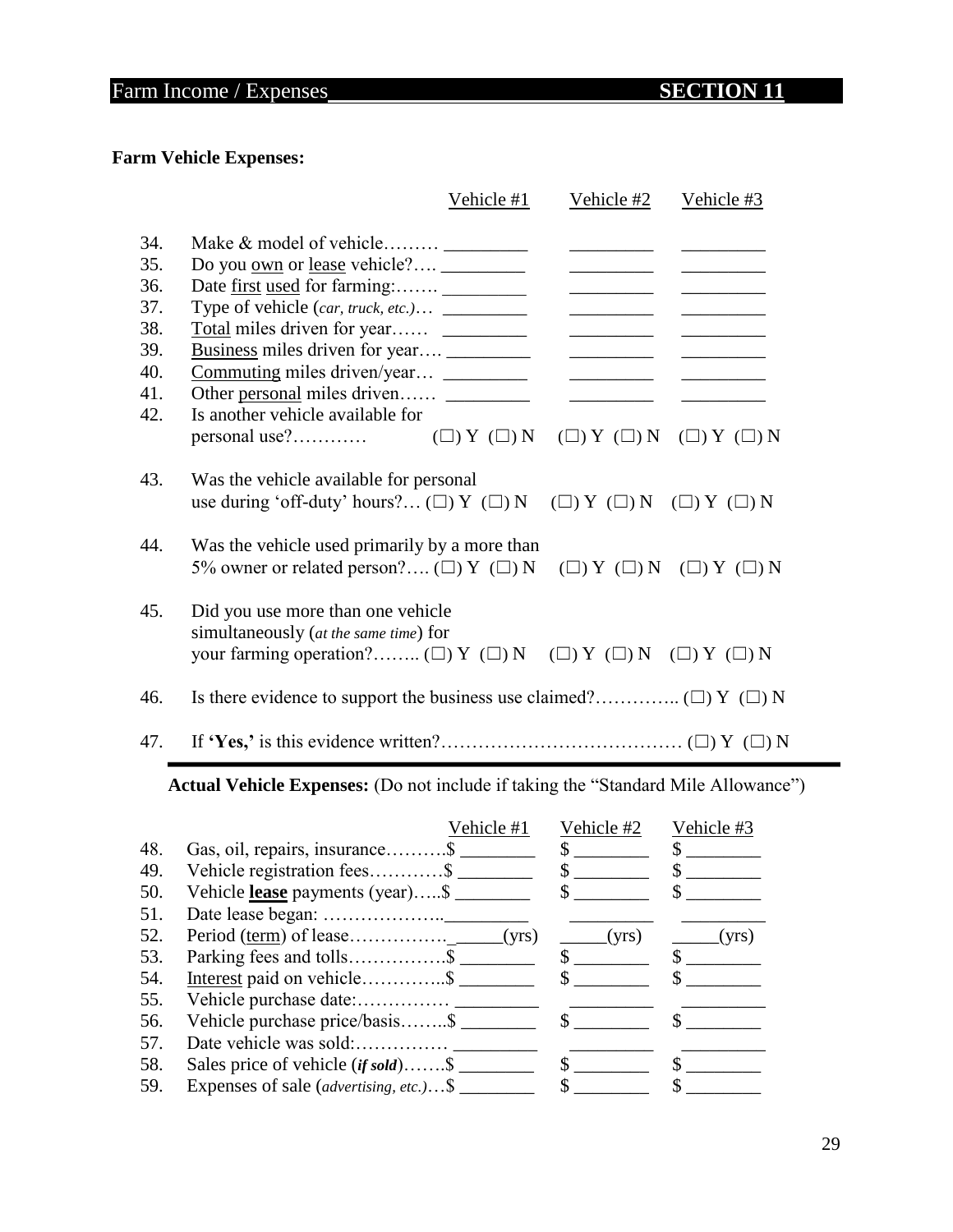#### Farm Income / Expenses **SECTION 11**

#### **Equipment and Other Assets Purchased for Farm:**

**60.** If you purchase any farm "assets" such as equipment, machinery, tractors, farm buildings, or barns during the past year complete the following:

| <b>Date</b><br><b>Purchased:</b> | Asset: | <b>Price:</b> | <b>Percent of</b><br><b>Business use:</b> |
|----------------------------------|--------|---------------|-------------------------------------------|
|                                  |        | Φ             | $\%$                                      |
|                                  |        |               | $\%$                                      |
|                                  |        |               | $\%$                                      |
|                                  |        |               | $\%$                                      |
|                                  |        |               | $\%$                                      |
|                                  |        |               | $\%$                                      |
|                                  |        |               | $\%$                                      |
|                                  |        |               | $\%$                                      |

**Note:** *(If you converted personal property items to 'farm' use, under the heading 'Date Purchased', indicated date when asset was first used for farm operation and, under the heading 'Price', indicate fair market value of asset on date of first 'farm' use)*

### College Expenses & Additional Comments **SECTION 12**

1. Amount of **student loan interest** paid during 2017 (Higher Education) \$ \_\_\_\_\_\_\_\_\_

2. Amount of "qualified" **college tuition expenses** paid for or on behalf of **taxpayer, spouse, or dependent during** 2017 *Re: Hope Credit/Lifetime Learning Credit, Tuition Deduction, etc.)*